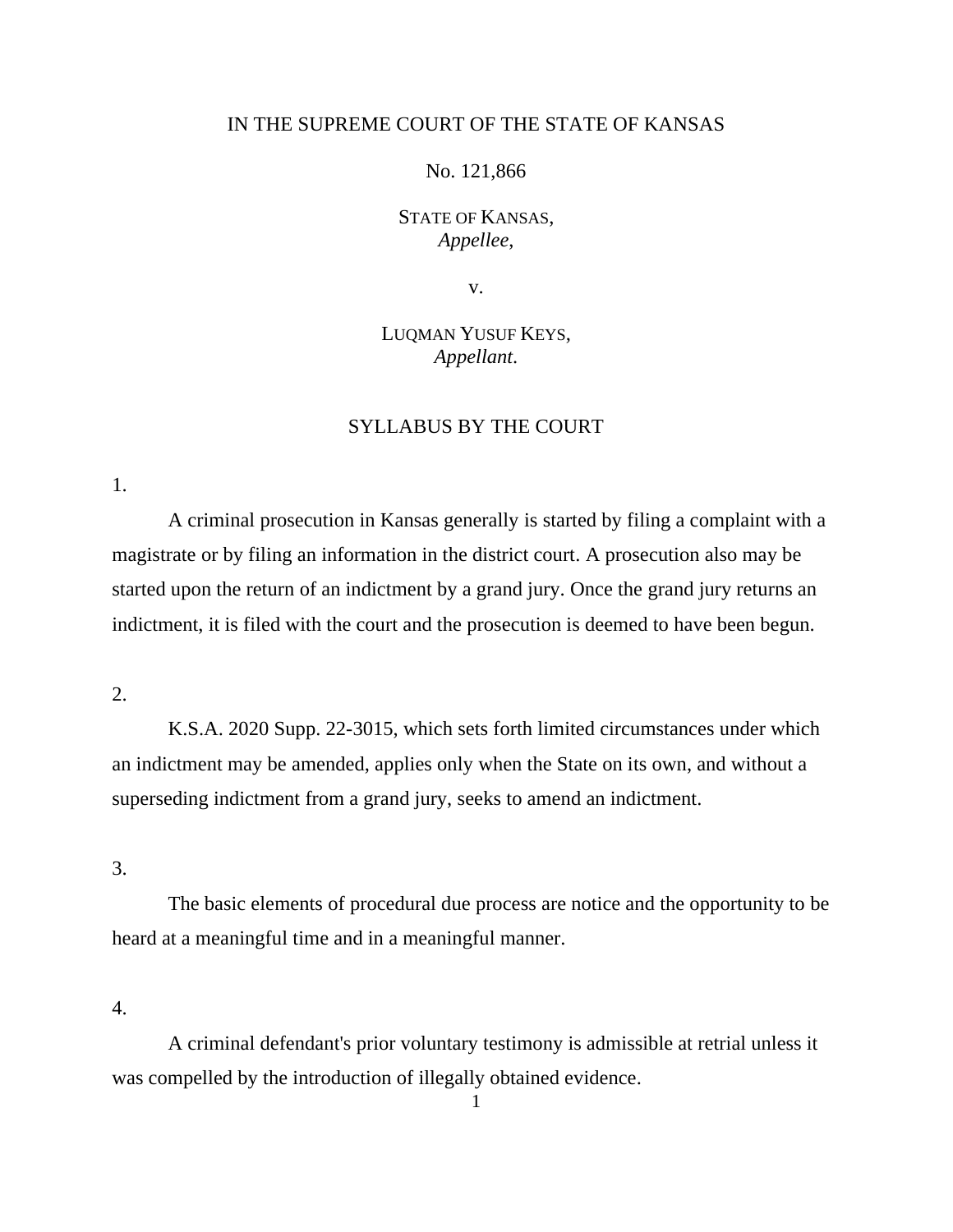A reply brief is reserved for responding to new material in the appellee's brief. An appellant may not raise new issues in a reply brief.

6.

To succeed under a defense of discriminatory or selective prosecution, a defendant must establish (1) the State does not generally prosecute other similarly situated persons for conduct similar to that for which the defendant is being prosecuted and (2) the defendant has been intentionally and purposefully singled out for prosecution on the basis of arbitrary or invidious criteria.

7.

A district court's determination that a witness is unavailable to testify will not be disturbed on appeal absent an abuse of discretion.

8.

An unavailable witness is one who is absent beyond the jurisdiction of the court to compel appearance by its process.

9.

To establish a witness' unavailability, the State must show it acted in good faith and made a diligent effort to find the witness and serve that witness with a subpoena or otherwise secure the witness' attendance at trial. The question of good faith effort turns on the totality of the facts and circumstances of the case.

2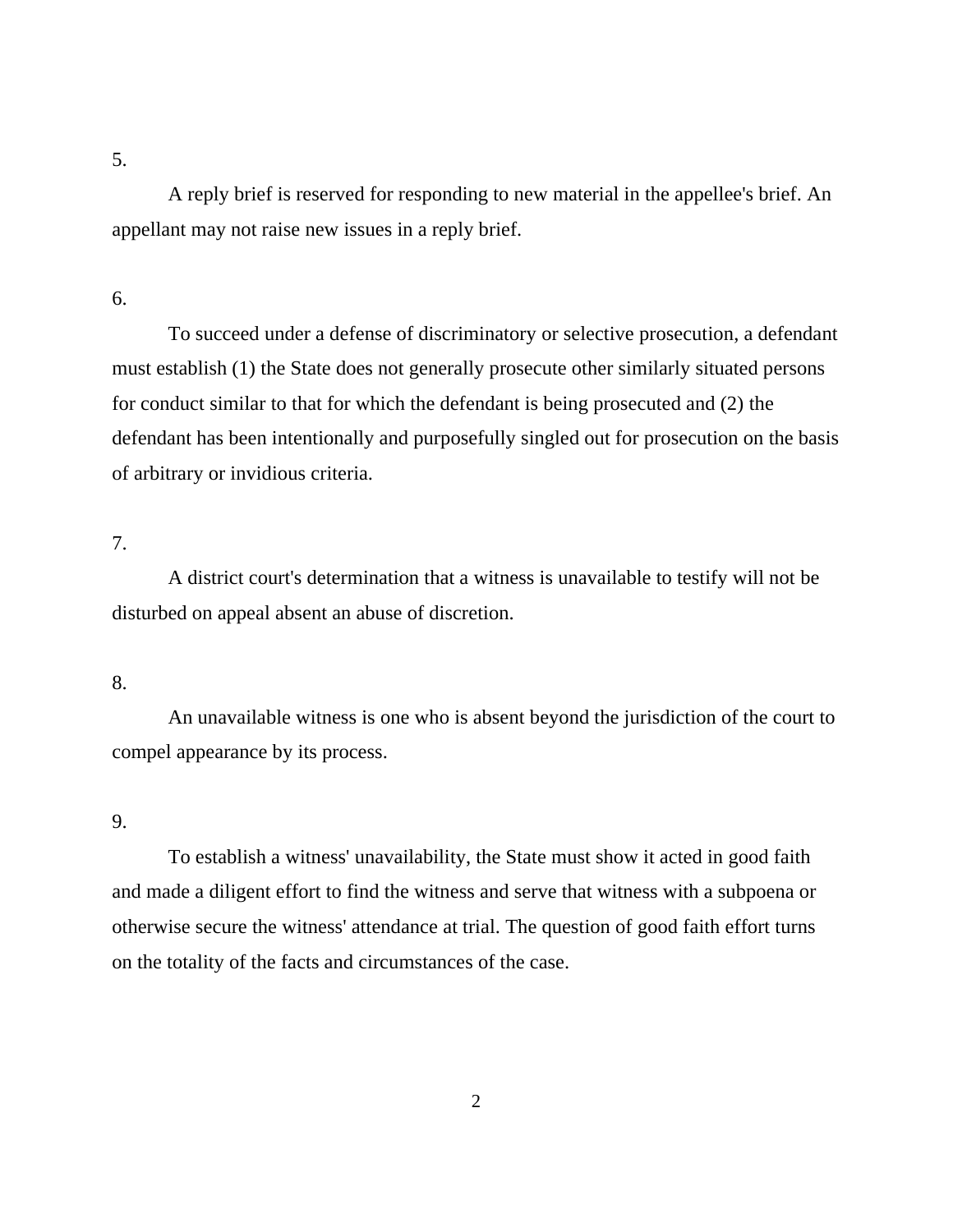10.

Under the facts here, before admitting a deposition into evidence at trial, a court must make a finding the witness is (1) unavailable because the witness is out of the state and his or her appearance cannot be obtained, unless the offering party procured the witness' absence, or (2) the offering party is unable to procure the attendance of the witness by subpoena or other process.

# 11.

An appellant may not raise new legal issues in a reply brief. K.S.A. 60-404.

# 12.

An appellate court reviews issues of alleged jury instruction error to determine whether the instruction is both legally and factually appropriate.

### 13.

Self-defense is never a defense to felony murder. A self-defense instruction may be given only in felony-murder cases if it may negate an element of the underlying inherently dangerous felony.

## 14.

Self-defense is a legal justification for the use of force in defense of oneself or another. Given this, a self-defense instruction is not legally appropriate when the defendant is charged with a crime that does not include an element legally justified by the use of force in defense of oneself or another.

## 15.

Criminal distribution or possession of a controlled substance with intent to distribute described in K.S.A. 2020 Supp. 21-5705 includes no element that could be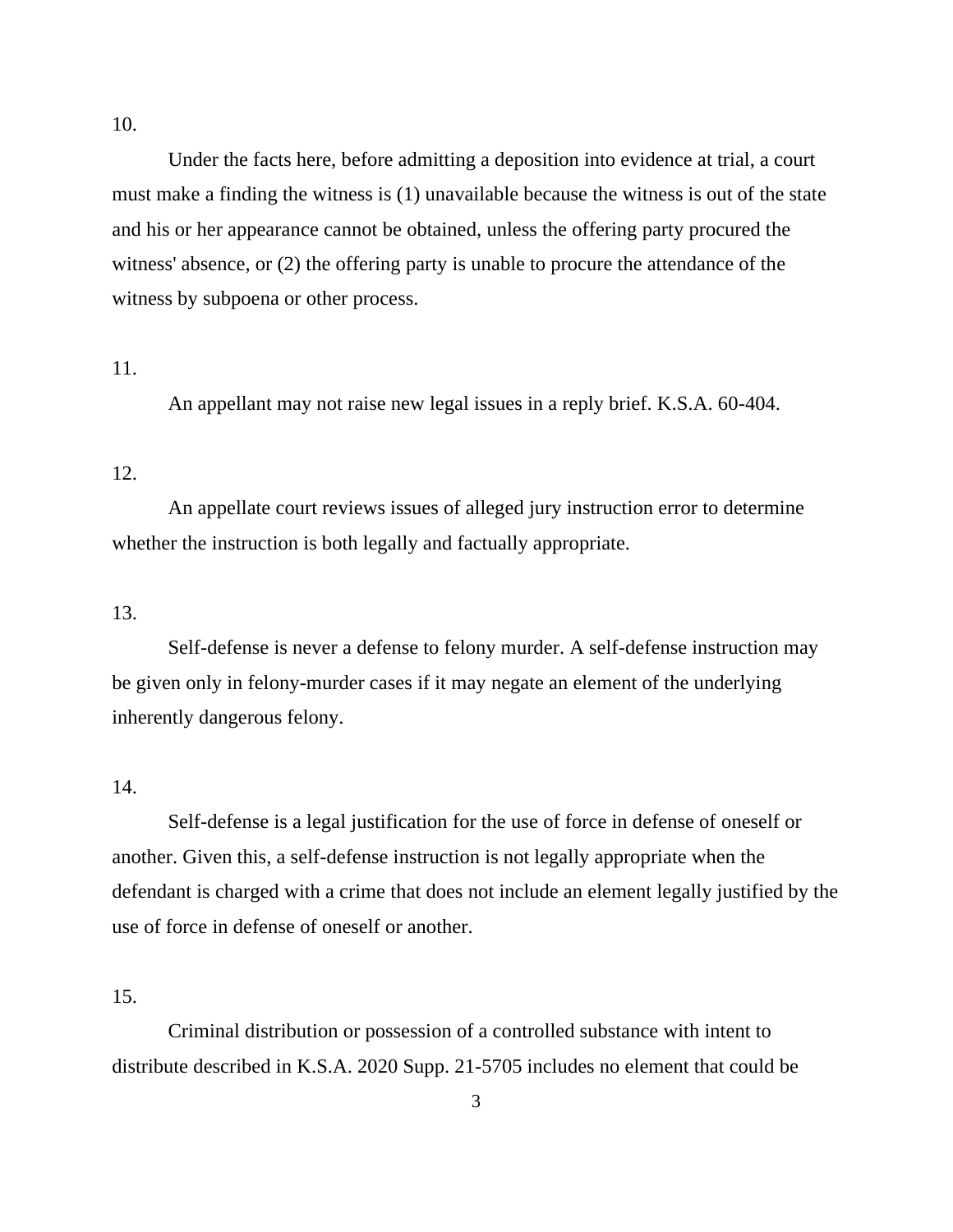justified by using force in defense of oneself or another, and therefore cannot be negated by a claim of self-defense.

16.

The crime of aggravated robbery described in K.S.A. 2020 Supp. 21-5420 includes no element that could be justified by using force in defense of oneself or another, and therefore cannot be negated by a claim of self-defense.

17.

A defendant may not assert self-defense if the defendant already is attempting to commit, committing, or escaping from the commission of a forcible felony.

18.

Cumulative error doctrine does not apply if no error supports reversal.

Appeal from Shawnee District Court; MARK S. BRAUN, judge. Opinion filed June 3, 2022. Affirmed.

*Kai Tate Mann*, of Kansas Appellate Defender Office, argued the cause, and was on the briefs for appellant.

*Natalie Chalmers*, assistant solicitor general, argued the cause, and *Derek Schmidt*, attorney general, was with her on the briefs for appellee.

The opinion of the court was delivered by

STANDRIDGE, J.: A jury convicted Luqman Yusuf Keys of felony murder and aggravated robbery. On direct appeal, Keys argues the indictment forming the basis of his conviction was statutorily and constitutionally defective. Keys also claims the district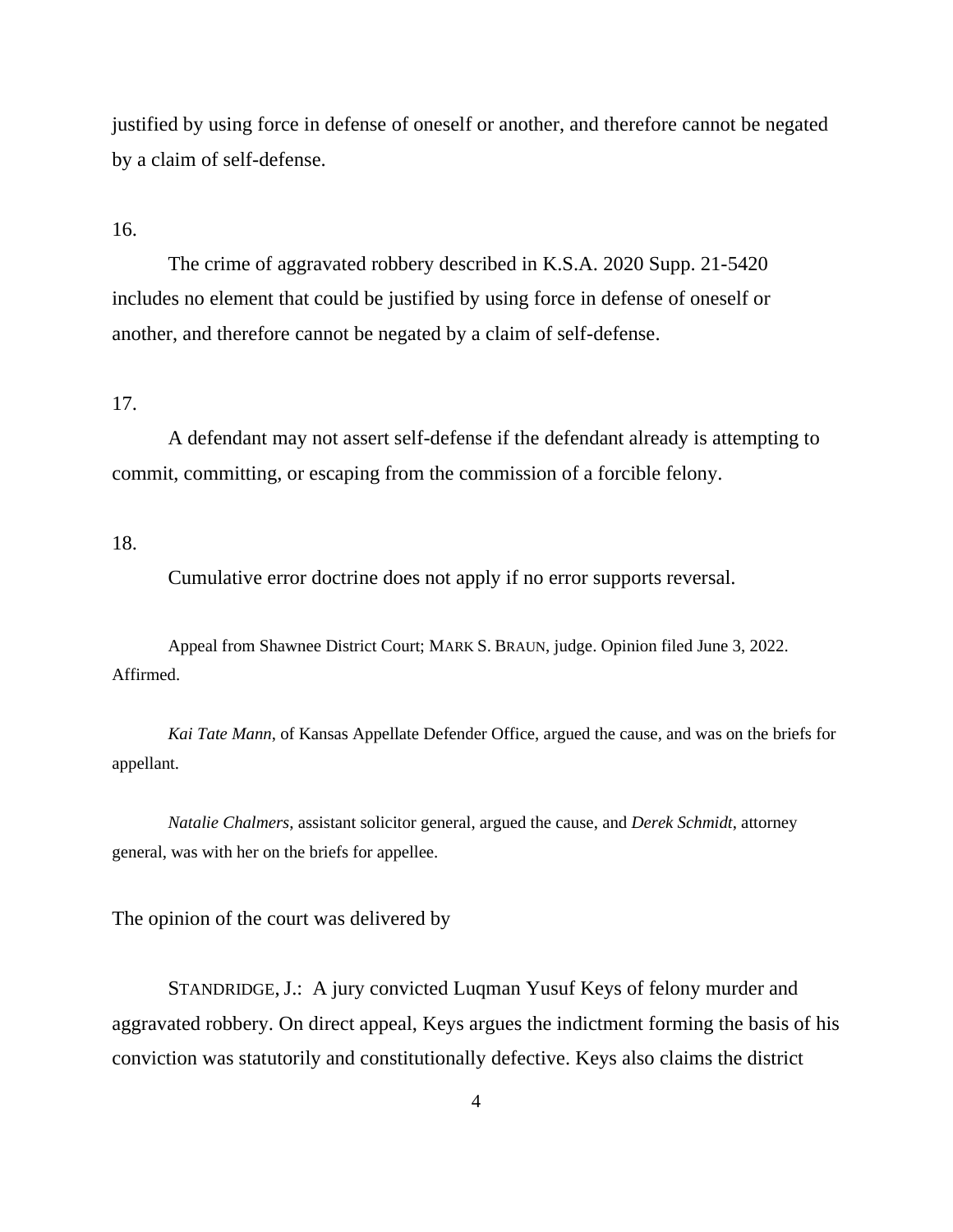court erred in several respects: in denying his motion to dismiss based on selective prosecution, in declaring a witness unavailable to testify at trial, and in refusing to instruct the jury on self-defense. Finally, Keys contends the cumulative effect of these errors violated his constitutional right to a fair trial. Based on the analysis set forth below, we affirm Keys' convictions.

### FACTUAL AND PROCEDURAL BACKGROUND

On June 25, 2017, Keys went to Cole Gilbert's apartment in Topeka to buy marijuana. Arden King, an acquaintance of Keys who had set up the meeting, also was present. Keys was armed with a gun and fatally shot King during the attempted drug deal. An autopsy revealed King's cause of death was a gunshot wound to the chest.

A grand jury indicted Keys on charges of felony murder, aggravated robbery, and aggravated burglary. The indictment alleged aggravated robbery and aggravated burglary as alternative underlying felonies to support the felony-murder charge. The grand jury later issued a superseding indictment, which added a charge of criminal possession of a firearm. Keys entered a no contest plea to the firearm charge.

The case proceeded to trial on the remaining charges, where the jury heard conflicting testimony about the events leading to King's death. Gilbert testified he used King as an intermediary to contact Keys on his behalf. Gilbert and Keys arranged for the drug transaction to occur outside Gilbert's apartment. Gilbert denied giving Keys permission to come inside his apartment. Gilbert and King were outside when Keys arrived with an unidentified Black male. After King went inside to get the marijuana, Keys asked if Gilbert had a scale. When Gilbert went to get the scale, Keys and the unidentified male followed Gilbert inside the apartment, so Gilbert assumed the drug sale would take place there. Gilbert and King sat down on the couch, and Gilbert placed a bag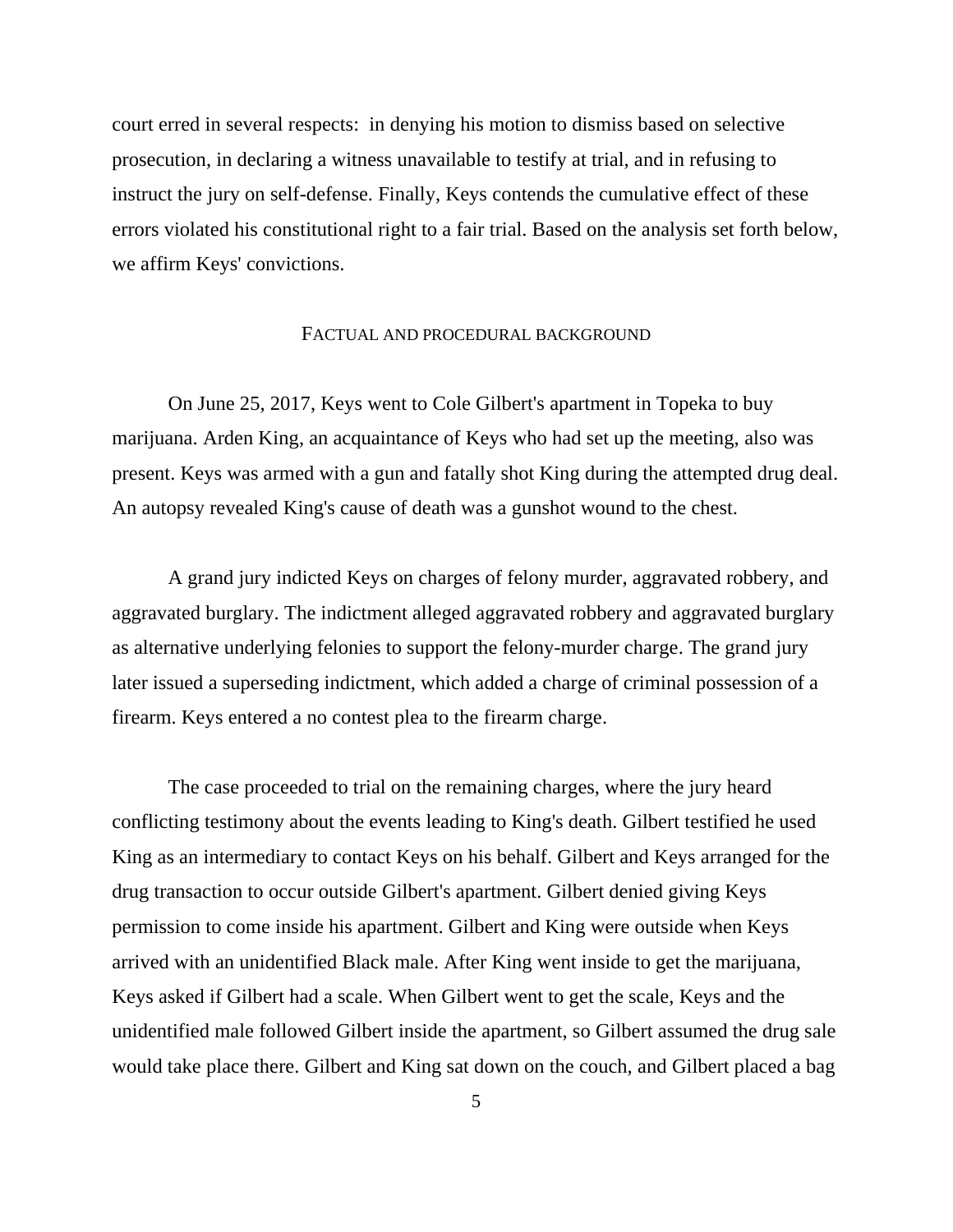of marijuana on the scale. According to Gilbert, Keys pulled a gun out of his pocket and pointed it at Gilbert and King. Gilbert testified King stood up and said, "'Really? Is this necessary?'" Pointing the gun at King, Keys responded, "'You really don't think I won't shoot you,'" and called him a "bitch" before shooting him close to a minute later. Gilbert claimed that after the shooting, Keys and the other male took everything off a nearby table, including the marijuana and a jar containing about \$76, before running from the apartment. Gilbert denied that any confrontation or argument occurred before the shooting.

Keys presented a different account of the incident. Keys testified King contacted him about buying marijuana from Gilbert. Keys later communicated with Gilbert on Facebook Messenger and agreed to buy 14 grams of marijuana for \$140. Keys said an acquaintance named Chris came with him to Gilbert's apartment because Keys had agreed to sell Chris some of the marijuana Keys planned to purchase. Keys said when they arrived at the apartment building, Gilbert and King were waiting outside. Keys testified he brought a gun with him because he did not know Gilbert. Keys claimed that when he lifted his shirt to pay for the marijuana, Gilbert saw the gun and showed interest in buying it. Keys said he did not want to display his gun outside, so he went inside the apartment with Gilbert and King while Chris remained outside. Keys said that once inside the apartment, King and Gilbert sat down on a couch in the living room, while Keys stood on the other side of a small table in front of the couch. Keys testified he and Gilbert discussed how much the gun was worth, and he pulled out the gun to show it worked. Keys said when he pulled the slider back, it got caught on the safety. According to Keys, King then stood up and came toward him with a raised fist, so Keys pulled the trigger and shot King. Keys denied that he intended to kill King. Although King did not have a weapon, Keys noted he was outnumbered by King and Gilbert and claimed he was scared when he saw King advance toward him. Keys said that after shooting King, he immediately left the apartment. Keys denied stealing any marijuana or cash and denied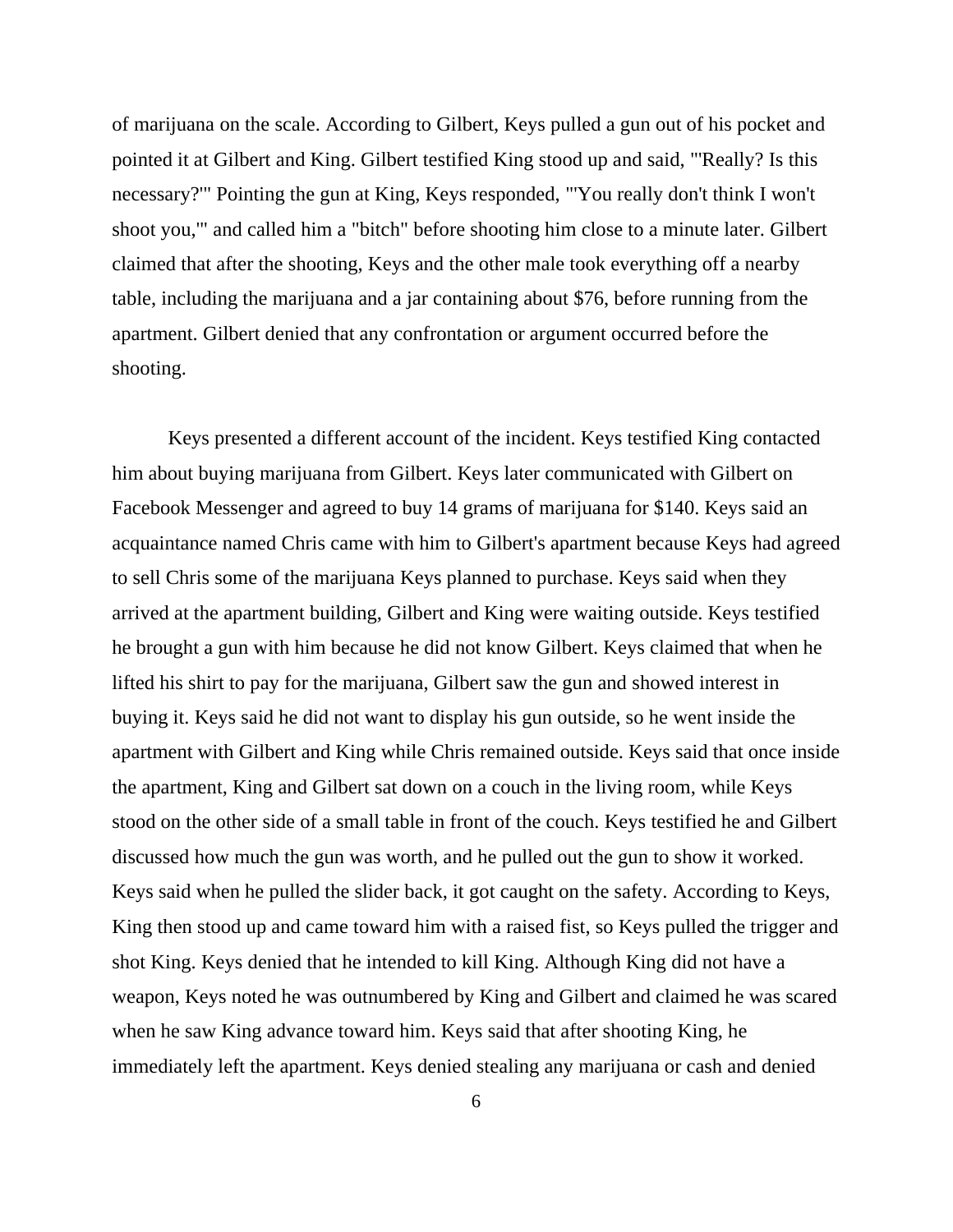that he intended to rob Gilbert or break into Gilbert's apartment. Keys claimed he only went there to buy marijuana. Keys admitted that possessing marijuana was a crime.

The jury acquitted Keys of aggravated burglary and did not reach a verdict on the felony murder and aggravated robbery charges. As a result, the district court declared a mistrial on those counts.

After the mistrial, the grand jury issued a second superseding indictment that modified the felony-murder charge by adding the commission of another alternative underlying felony on which the felony-murder charge could be based: distributing or possession with intent to distribute a controlled substance.

The case went to trial for a second time, where Gilbert presented essentially the same testimony as he did at the first trial. This time, Keys did not testify so the State requested permission to introduce a transcript of his testimony from the first trial. Over defense counsel's objection, the district court permitted the transcript to be introduced into evidence, and the State had Keys' testimony from the first trial read into the record.

In this second trial, the jury convicted Keys of felony murder and aggravated robbery. At sentencing, the district court imposed a hard 25 life sentence for felony murder, a consecutive 94-month sentence for aggravated robbery, and a concurrent 8 month sentence for criminal possession of a firearm. Keys filed this timely appeal.

### ANALYSIS

Keys raises five issues on appeal: (1) The second superseding indictment was statutorily and constitutionally defective, (2) the district court erred in denying his motion to dismiss for selective prosecution, (3) the district court erred in declaring a witness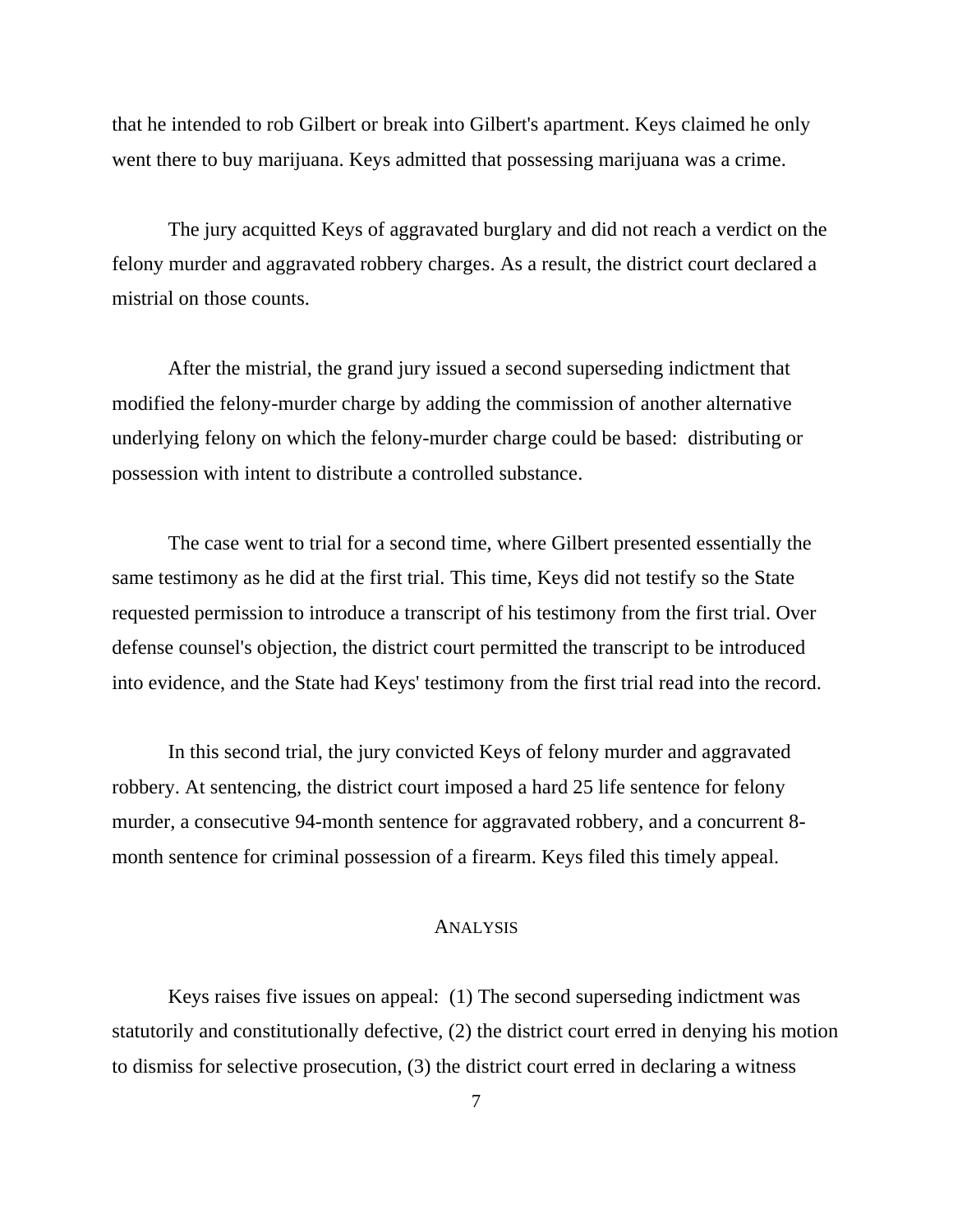unavailable to testify at trial, (4) the district court erred in refusing to instruct the jury on self-defense, and (5) the cumulative effect of these alleged errors deprived him of his constitutional right to a fair trial. We address each issue in turn.

### 1. *The second superseding indictment*

Keys argues the second superseding indictment was defective in two respects. First, he contends the State lacked statutory authority under K.S.A. 2020 Supp. 22-3015 to amend the indictment. Second, Keys claims the second superseding indictment violated his constitutional right to due process by adding another underlying felony of distributing or possessing with intent to distribute a controlled substance. Keys also makes a separate argument that the second superseding indictment violated the statutory and constitutional prohibition against double jeopardy. The State responds that Keys failed to preserve these arguments for appeal and that they otherwise fail on the merits.

#### *Preservation*

Before we can address the substance of Keys' arguments, we first must consider whether he preserved them for appeal.

After the grand jury issued the second superseding indictment, the State filed a motion asking permission to introduce into evidence Keys' testimony from the first trial, citing multiple exceptions to the rule prohibiting admission of hearsay testimony. See K.S.A. 60-459; K.S.A. 2020 Supp. 60-460. Keys objected to the State's motion, challenging the admission of his prior testimony on grounds it was irrelevant to the charges in the second superseding indictment. Keys also objected on grounds that the State's use of his prior testimony would violate his constitutional right to due process. Keys argued he was unaware when he testified at the first trial that his testimony would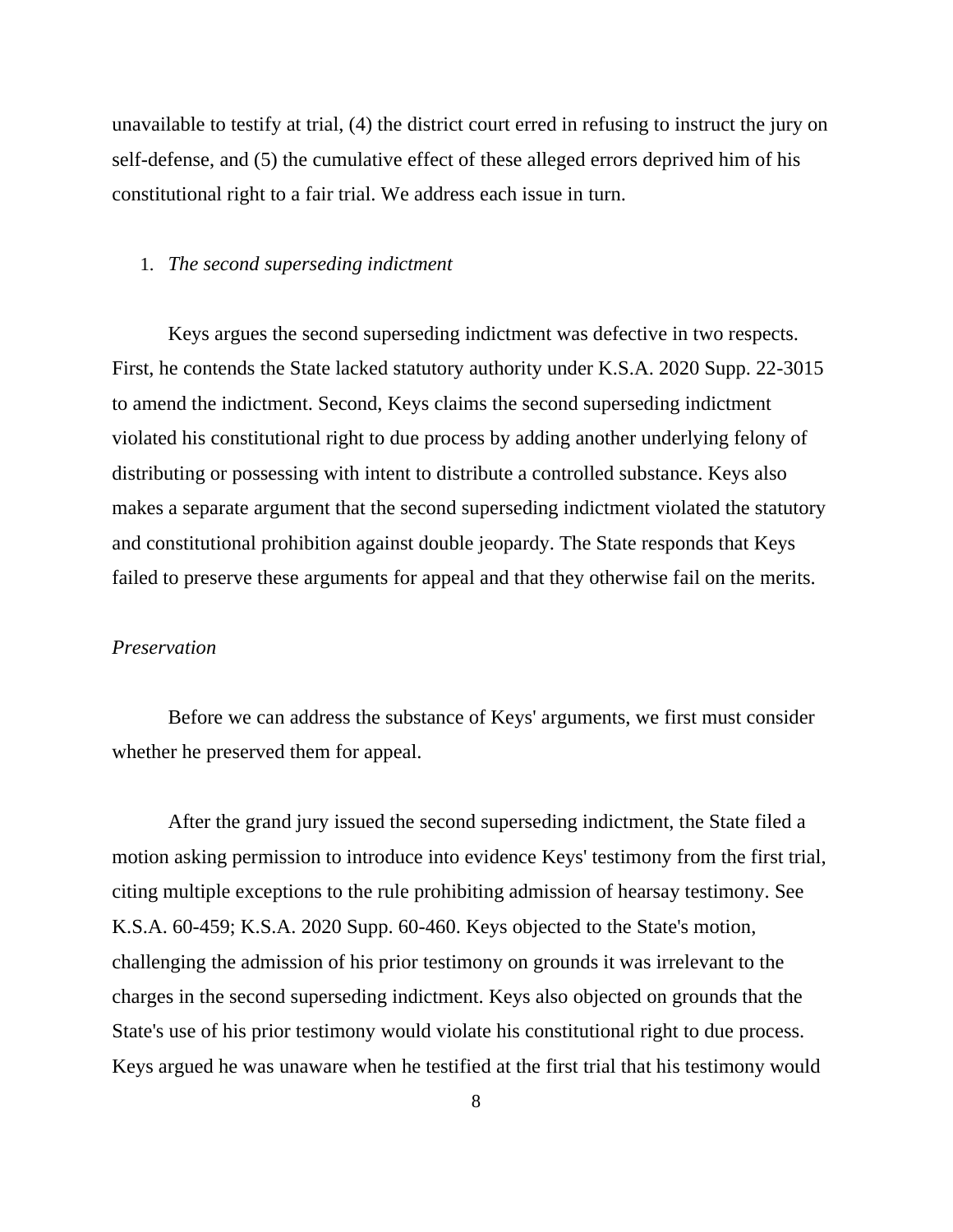provide a basis for the State to retry him for felony murder under a new theory based on his intent to distribute marijuana. In support of his due process objection, Keys alleged his testimony was not knowing or voluntary, and its admission would render his trial counsel ineffective for allowing him to testify in a manner the State could use against him. After considering written and oral argument from the parties, the district court granted the State's motion to admit Keys' prior testimony.

This procedural history reflects that Keys sought to prevent the State from introducing his testimony from the first trial into evidence at the second trial. Yet nothing in the record establishes Keys ever challenged the State's authority to obtain the second superseding indictment or otherwise raised a constitutional due process argument about proceeding with the amended charges in the second superseding indictment. Generally, issues not raised before the district court cannot be raised on appeal. See *State v. Kelly*, 298 Kan. 965, 971, 318 P.3d 987 (2014). This general rule includes constitutional grounds for reversal asserted for the first time on appeal. *State v. Daniel*, 307 Kan. 428, 430, 410 P.3d 877 (2018). A defendant should first challenge a charging document in the district court. A defendant who fails to challenge a charging document in the district court must establish on appeal that an exception to the preservation rule should be applied. *State v. Dunn*, 304 Kan. 773, 819, 375 P.3d 332 (2016); see *State v. Harris*, 311 Kan. 371, 375, 461 P.3d 48 (2020) (setting forth exceptions to the preservation rule an appellate court may invoke in its discretion).

While Keys does not directly acknowledge he is raising new issues on appeal, he nevertheless suggests we have discretion to review his arguments under recognized exceptions to the preservation rule. Keys relies on the following exceptions allowing a party to raise an argument for the first time on appeal: (1) if it presents only a question of law and is finally determinative of the case or (2) if consideration of the issue is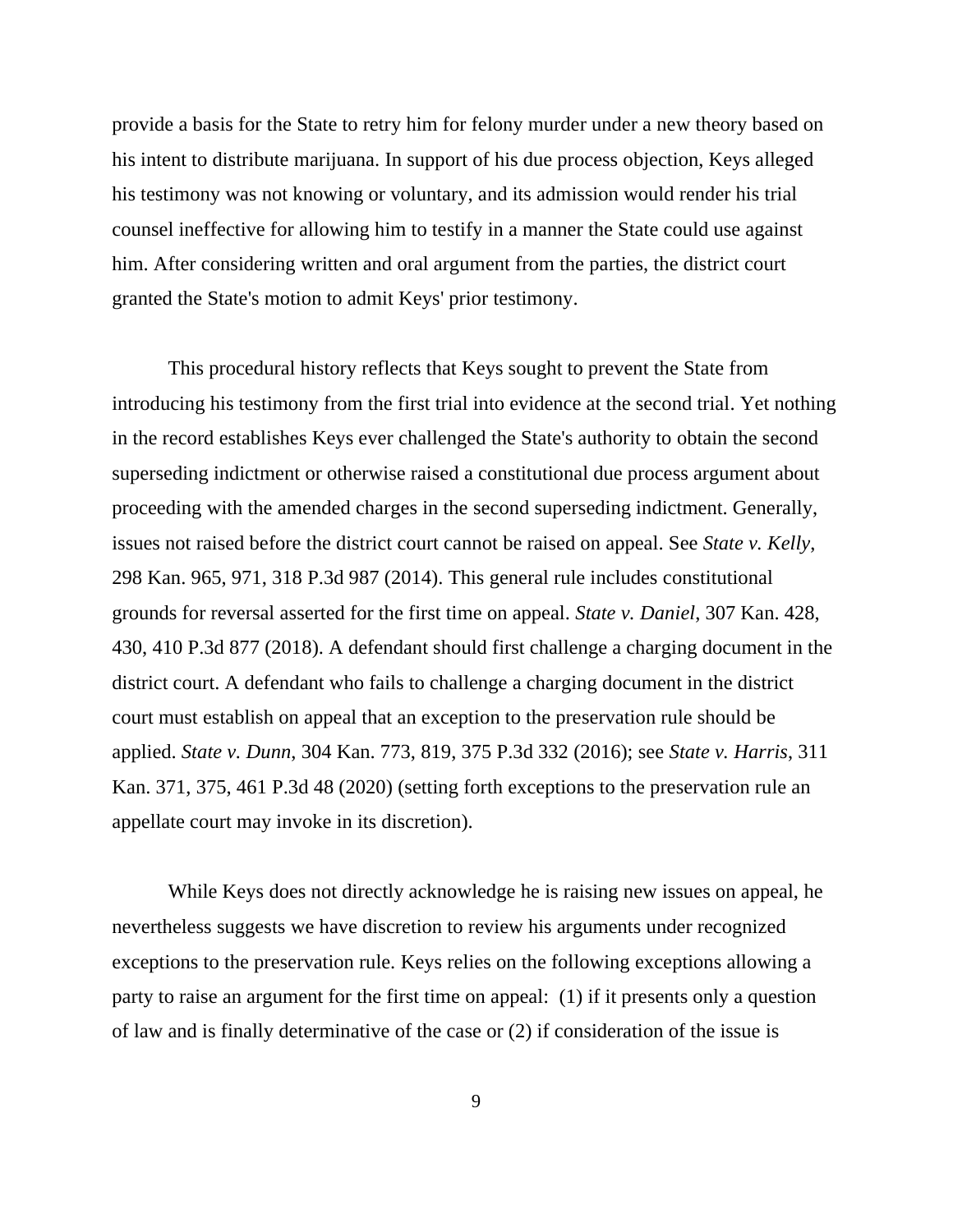necessary to serve the ends of justice or to prevent the denial of fundamental rights. See *Harris*, 311 Kan. at 375.

Under the first exception, Keys argues that whether the State can amend an indictment under K.S.A. 2020 Supp. 22-3015 is a purely legal issue. But whether resolution of this issue would be finally determinative of the case is questionable. Even if we were to rule in Keys' favor on this issue, the original felony-murder charge alleging aggravated robbery as the basis for the underlying felony—which Keys does not challenge—remains.

As for the second exception to the preservation rule, Keys asserts the amendments in the second superseding indictment deprived him of a fair trial; thus, our consideration of this issue is necessary to prevent the denial of his fundamental due process rights. See *State v. McBride*, 307 Kan. 60, 69, 405 P.3d 1196 (2017) ("'The right to a fair trial is a fundamental liberty secured by the Due Process Clause of the Fourteenth Amendment to the United States Constitution.'"). We use our discretion to review Keys' arguments under the fundamental rights exception to the preservation rule.

## *Second superseding indictment*

The grand jury issued three indictments: (1) the original indictment, (2) the superseding indictment that added the criminal possession of a firearm charge, and (3) the second superseding indictment that modified the felony-murder charge by adding distributing or possessing with intent to distribute a controlled substance as an alternative underlying felony. Keys claims the State lacked authority to amend the indictment under K.S.A. 2020 Supp. 22-3015. But Keys' claim fails as it relies on the faulty assertion that the grand jury issuing a second superseding indictment after a mistrial is equivalent to the State seeking to amend the indictment.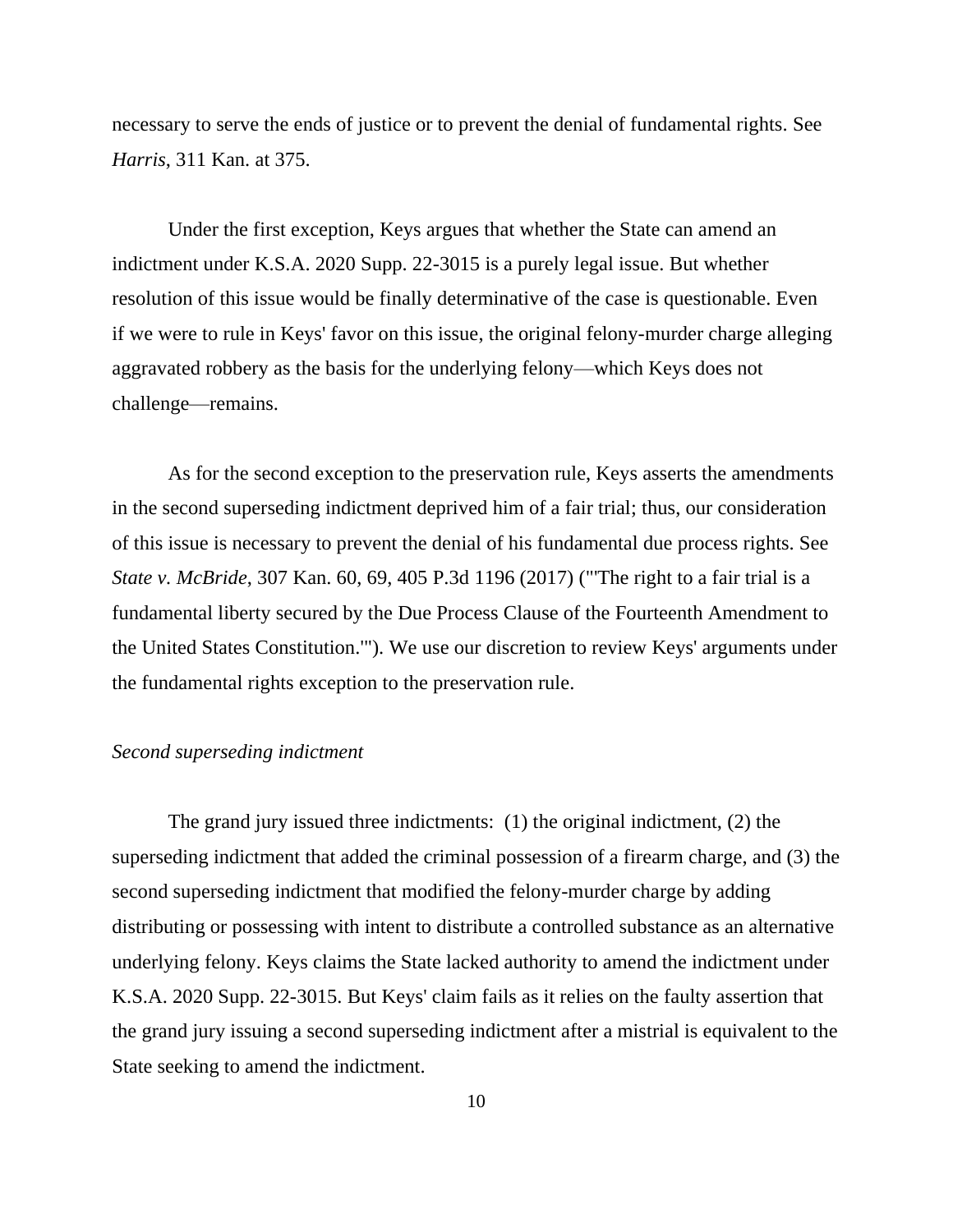A charging document is a written instrument and can involve questions of statutory interpretation, both of which are subject to unlimited review. *Dunn*, 304 Kan. at 819; see *State v. Alvarez*, 309 Kan. 203, 205, 432 P.3d 1015 (2019) (interpretation of statute presents question of law over which appellate courts have unlimited review); *Born v. Born*, 304 Kan. 542, 554, 374 P.3d 624 (2016) (interpretation and legal effect of written instruments involve matters of law over which appellate courts exercise unlimited review).

Our standards when reviewing statutes are well known. The most fundamental rule of statutory interpretation is that the Legislature's intent governs if we can ascertain that intent. *State v. LaPointe*, 309 Kan. 299, 314, 434 P.3d 850 (2019). An appellate court must first attempt to ascertain legislative intent through the statutory language enacted, giving common words their ordinary meanings. When a statute is plain and unambiguous, an appellate court should not speculate about the legislative intent behind that clear language, and it should refrain from reading something into the statute that is not readily found in its words. *State v. Ayers*, 309 Kan. 162, 163-64, 432 P.3d 663 (2019).

We begin our analysis with a brief discussion of the indictment process. In Kansas, a criminal prosecution generally begins by filing a complaint with a magistrate or by filing an information in the district court. See K.S.A. 22-2301 (complaint); K.S.A. 22- 2303 (information). A prosecution also may begin upon the return of an indictment by a grand jury. The grand jury process in Kansas is governed by K.S.A. 2020 Supp. 22-3001 et seq. Once the grand jury returns an indictment, it is filed with the court and the prosecution "shall be deemed to have been begun." K.S.A. 22-2303(1).

Historically, Kansas statutes did not allow the amendment of an indictment. K.S.A. 22-3201(a) provides: "Prosecutions in the district court shall be upon complaint,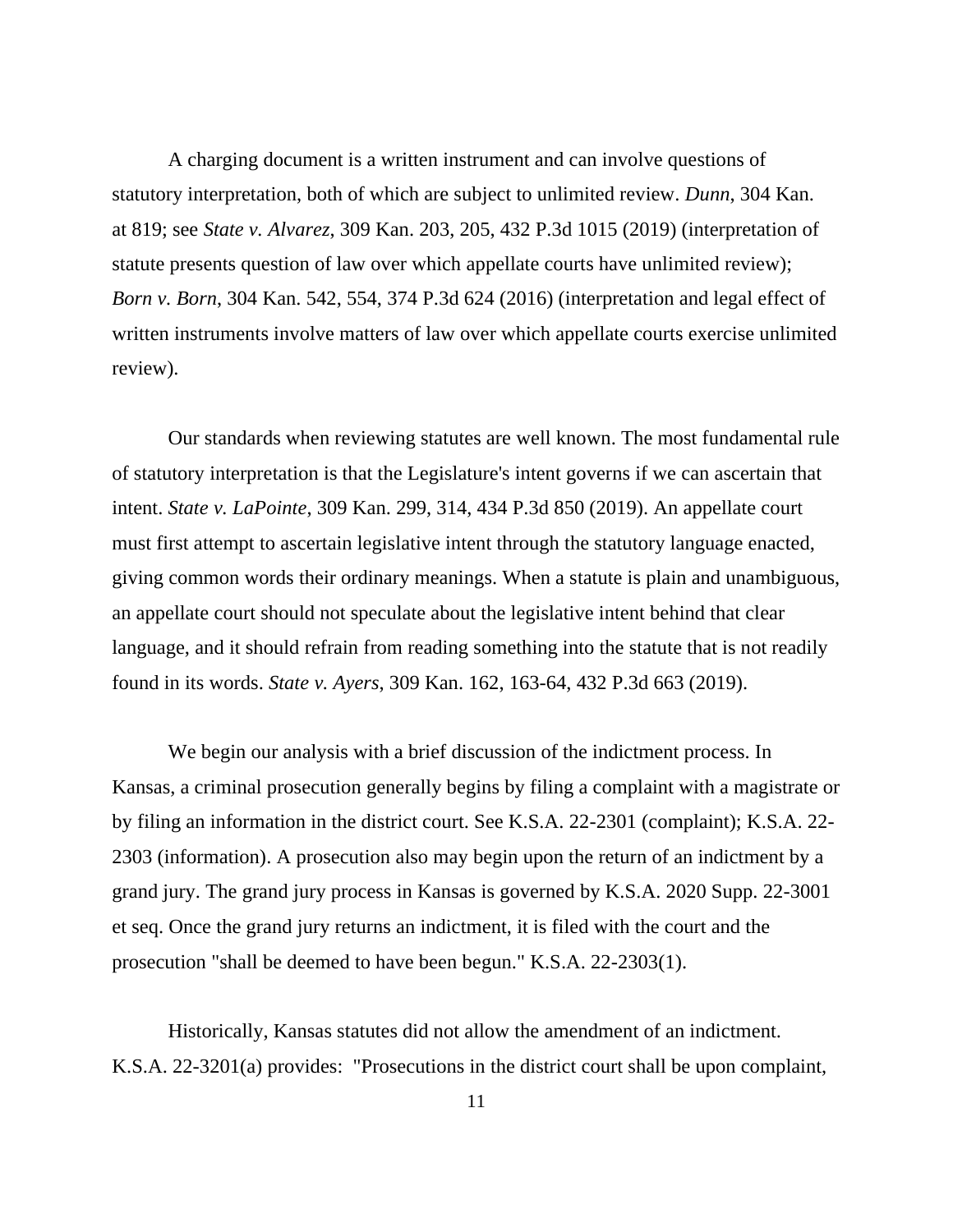indictment or information." The statute also allows the court to "permit a complaint or information to be amended at any time before verdict or finding if no additional or different crime is charged and if substantial rights of the defendant are not prejudiced." K.S.A. 22-3201(e). But the statute, which is based on Rule 7 of the Federal Rules of Criminal Procedure, was silent on the amendment of indictments. See *State v. Carpenter*, 228 Kan. 115, 118, 612 P.2d 163 (1980) ("'The federal courts continue to adhere to the historic rule that an indictment may not be amended. The reason is clear. An indictment is an action of the grand jury, and the prosecutor or court may not change the charge put forward by the grand jury.'") (quoting 1 Wright, Federal Practice and Procedure: Criminal § 127).

In 2013, however, the Legislature enacted K.S.A. 22-3015 to allow the amendment of indictments. See L. 2013, ch. 85, § 16. The current version of the statute sets forth the limited circumstances under which amendment may occur:

"(a) *Matters of form, time, place, names*. At any time before or during trial, the court may, upon application of the prosecuting attorney and with notice to the defendant and opportunity for the defendant to be heard, order the amendment of an indictment with respect to defects, errors or variances from the proof relating to matters of form, time, place and names of persons when such amendment does not change the substance of the charge, and does not prejudice the defendant on the merits. Upon ordering an amendment, the court, for good cause shown, may grant a continuance to provide the defendant adequate opportunity to prepare a defense.

"(b) *Prohibition as to matters of substance, exception*.

(1) An indictment shall not be amended as to the substance of the offense charged, except as provided further.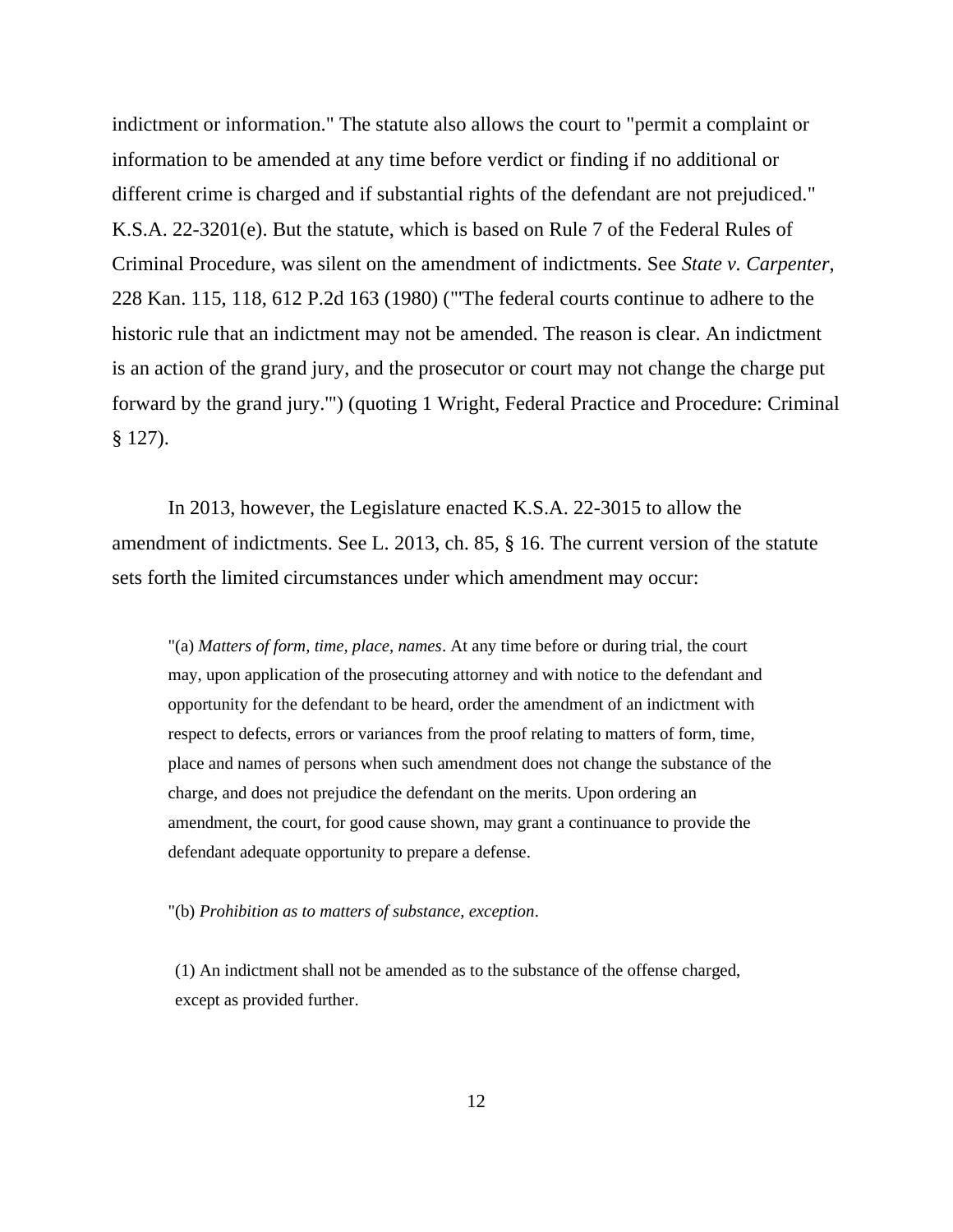(2) The court may, upon application of the prosecuting attorney and with notice to the defendant and opportunity for the defendant to be heard, order the substance of an indictment to be amended for the limited purpose of effecting a change of plea by the defendant pursuant to a plea agreement reached between the defendant and the prosecuting attorney." K.S.A. 2020 Supp. 22-3015.

Keys argues the State lacked authority under K.S.A. 2020 Supp. 22-3015 to amend the indictment here because the second superseding indictment changed the substance of the felony-murder charge by adding a new alternative underlying felony. But Keys' argument rests on a flawed premise: that the prosecuting attorney asked the court to amend the indictment without grand jury involvement. That is not what happened. Here, the State presented the grand jury with recently discovered additional evidence and, after considering that new evidence, the grand jury returned a second superseding indictment that included a new charge. See K.S.A. 22-2303(1) ("When an indictment is returned . . . a prosecution shall be deemed to have been begun."). The second superseding indictment was not the product of the prosecuting attorney seeking permission from the court to amend "the substance of the offense charged" in the original or first superseding indictment. Instead, the grand jury issued a new, second superseding indictment based on new evidence the State presented to it. Thus, contrary to Keys' assertion, the second superseding indictment issued by the grand jury does not implicate K.S.A. 2020 Supp. 22-3015.

### *Due process*

Keys also asserts a violation of his right to due process under the Fifth and Fourteenth Amendments to the United States Constitution and § 10 of the Kansas Constitution Bill of Rights. Keys claims the second superseding indictment deprived him of the opportunity to defend himself against the felony-murder charge because he did not know the State would use his testimony from the first trial to allege a new underlying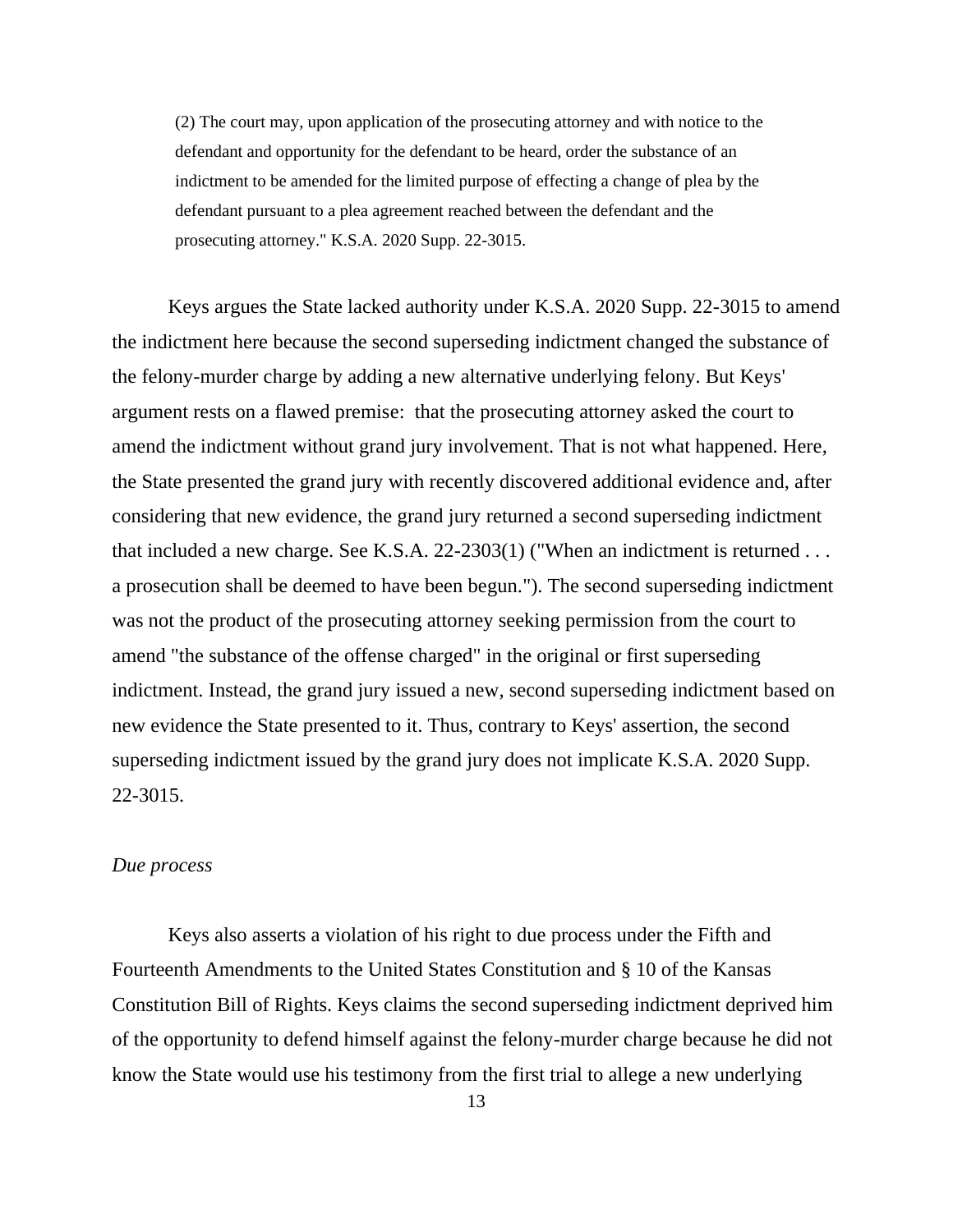felony. We exercise unlimited review when determining whether an individual's right to due process has been violated. *Johnson v. State*, 289 Kan. 642, 649, 215 P.3d 575 (2009).

The basic elements of procedural due process are notice and "the opportunity to be heard at a meaningful time and in a meaningful manner." *In re Care & Treatment of Ellison*, 305 Kan. 519, 526, 385 P.3d 15 (2016). Relevant here, "[t]he purpose of an indictment, information or complaint is to advise the accused and the court of the charges alleged to have been committed and the essential facts constituting the crime or crimes charged." *Carpenter*, 228 Kan. at 120.

The second superseding indictment, filed on September 21, 2018, put Keys on notice that he would need to defend against a charge of felony murder with the alternative underlying felonies of aggravated robbery and distributing or possessing with intent to distribute a controlled substance. At a hearing on September 26, 2018, the district court informed Keys the grand jury had issued a second superseding indictment and advised him of the charges in it, including the felony-murder charge with a new underlying felony of distributing or possessing with intent to distribute a controlled substance. Keys declined to have the charges read to him and advised the court he understood the new charge and had discussed it with his attorney. The State later moved to admit Keys' testimony from the first trial. Based on these facts, we reject the notion that Keys was surprised as to the nature of the charges in the second superseding indictment. At the second trial, Keys had a chance to defend himself against those charges. Because Keys was provided both with notice of the charges set forth in the second superseding indictment and the opportunity to defend himself against those charges, his due process argument necessarily fails.

To the extent that Keys is challenging the State's use of his prior testimony at the second trial, we have long recognized that a criminal defendant's prior voluntary

14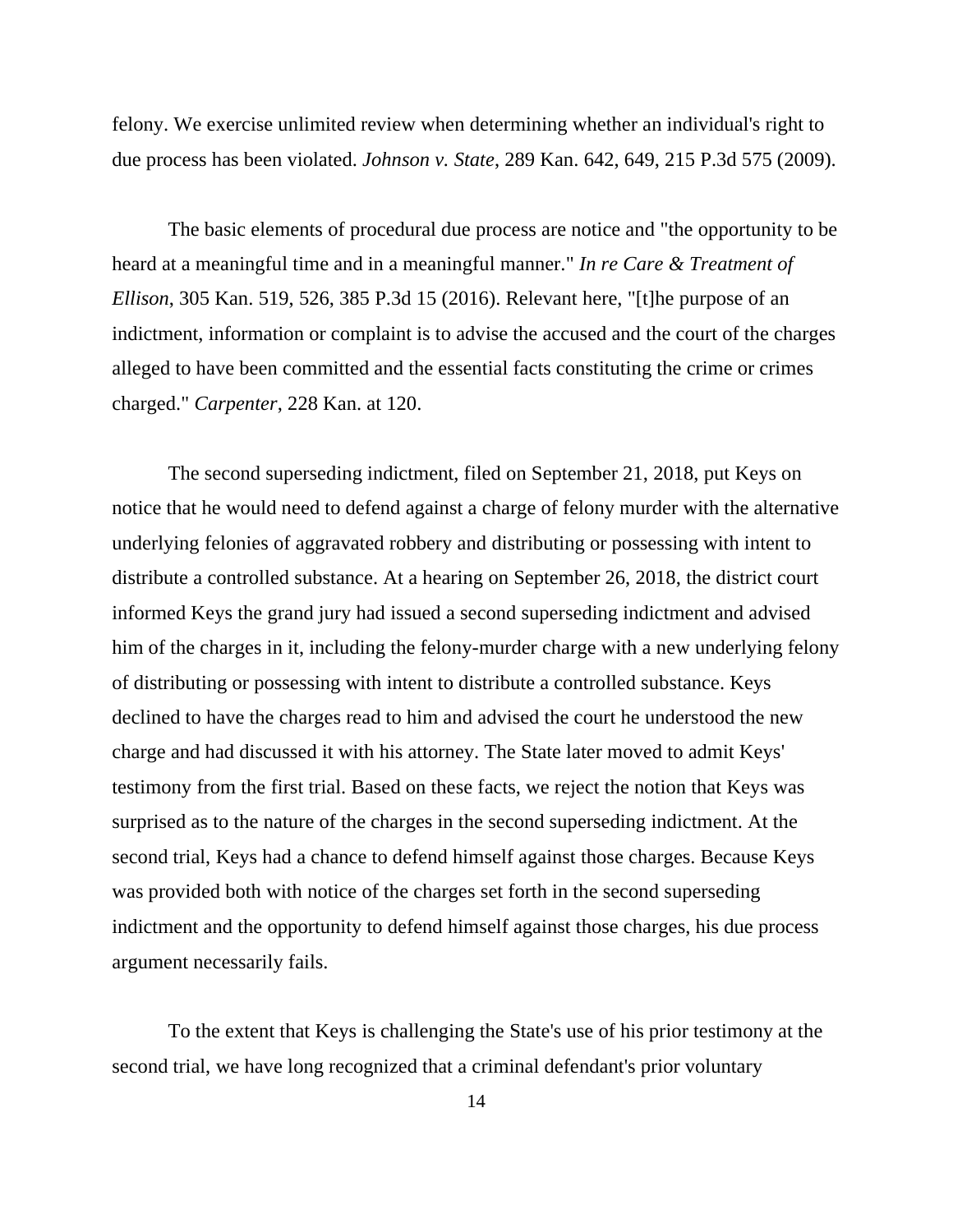testimony is admissible at retrial unless it was compelled by introducing illegally obtained evidence. *Harrison v. United States*, 392 U.S. 219, 222, 88 S. Ct. 2008, 20 L. Ed. 2d 1047 (1968); *State v. Willcox*, 240 Kan. 310, 312-13, 729 P.2d 451 (1986). Keys does not allege his prior testimony was involuntary or improperly compelled. And he provides no authority to support his assertion that the State is constitutionally prohibited from relying on his prior testimony to support a charge in the second superseding indictment. Keys therefore has abandoned this issue. See *State v. Salary*, 309 Kan. 479, 481, 437 P.3d 953 (2019) (failure to support a point with pertinent authority or show why it is sound despite lack of supporting authority is akin to failing to brief issue).

## *Double jeopardy*

For the first time in his reply brief, Keys argues his prosecution under the second superseding indictment was improper under K.S.A. 2020 Supp. 21-5110, the statutory codification of the constitutional guarantees against double jeopardy.

Kansas Supreme Court Rule 6.05 (2021 Kan. S. Ct. R. 37) provides that a reply brief is reserved for responding to new material in the appellee's brief. An appellant may not raise new issues in a reply brief. *State v. McCullough*, 293 Kan. 970, 984-85, 270 P.3d 1142 (2012) ("'A reply brief is an inappropriate vehicle for raising additional issues.'"). An argument asserted for the first time in a reply brief does not conform to Rule 6.05. For these reasons, we decline to address the double jeopardy issue.

## 2. *Motion to dismiss*

Keys argues the district court erred in denying his motion to dismiss the second superseding indictment, which he alleges was based on selective prosecution. He claims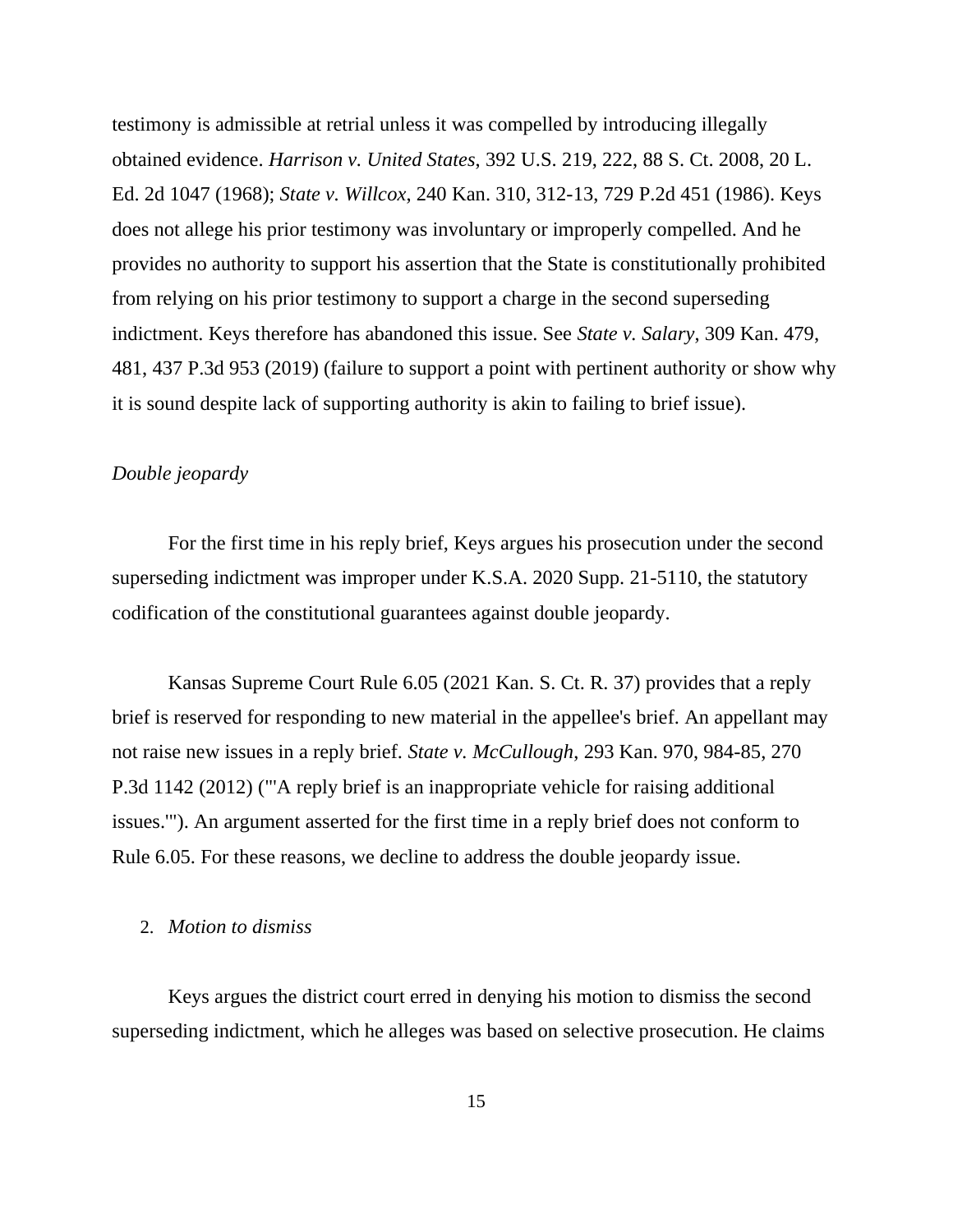the State unfairly targeted him for prosecution because he is Black, thereby violating his constitutional right to equal protection.

When reviewing a district court's decision to deny a motion to dismiss, the standard of review is determined by the ground on which dismissal was sought. *State v. Garcia*, 282 Kan. 252, 259, 144 P.3d 684 (2006). Before trial, Keys moved to dismiss the felony-murder charge for discriminatory and selective prosecution. Keys alleged the State's decision to prosecute him for felony murder under a theory of distributing or possessing with intent to distribute a controlled substance was discriminatory and unconstitutionally selective based on his race. Whether the State pursued prosecution in violation of the defendant's constitutional rights is a question of law. We exercise unlimited review over a district court's denial of a motion to dismiss on pure legal grounds. 282 Kan. at 260.

The defense of discriminatory or selective prosecution arises under the Equal Protection Clause of the Fourteenth Amendment to the United States Constitution. *State ex rel. Murray v. Palmgren*, 231 Kan. 524, Syl. ¶ 1, 646 P.2d 1091 (1982); *State v. Robinson*, 55 Kan. App. 2d 464, 467, 417 P.3d 1087 (2018). To succeed with this defense, a defendant must establish (1) the State generally does not prosecute other similarly situated persons for conduct similar to that for which the defendant is being prosecuted and (2) the defendant "has been intentionally and purposefully singled out for prosecution on the basis of arbitrary or invidious criteria." *State v. Gant*, 288 Kan. 76, 85, 201 P.3d 673 (2009), *overruled on other grounds by State v. Sampson*, 297 Kan. 288, 301 P.3d 276 (2013). A defendant cannot satisfy his or her burden based on speculation alone; there must be evidence in the record to support the claim. *Gant*, 288 Kan. at 85; see *United States v. Armstrong*, 517 U.S. 456, 463, 116 S. Ct. 1480, 134 L. Ed. 2d 687 (1996) (noting the standard for proving a selective prosecution claim "is a demanding one");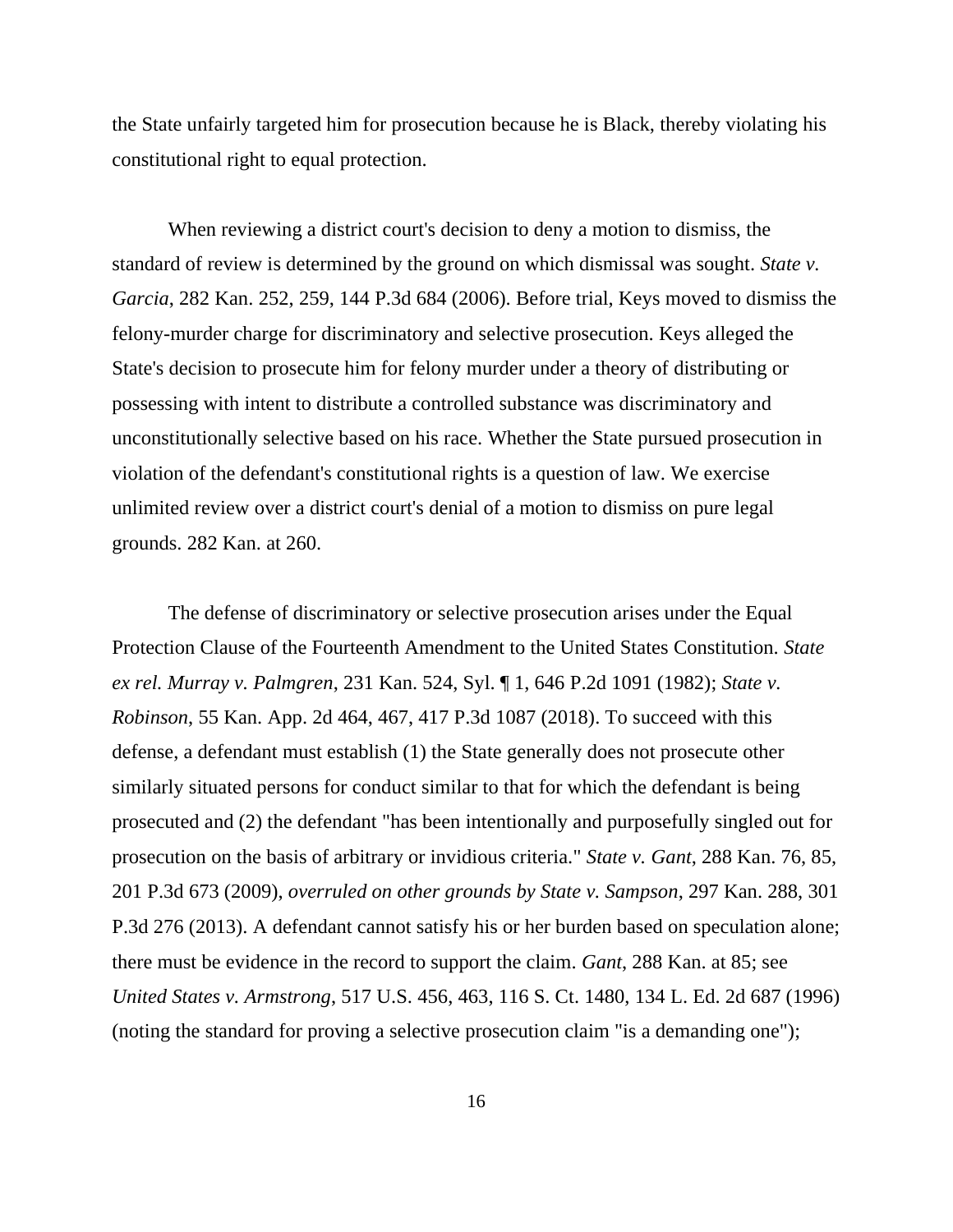*United States v. DeBerry*, 430 F.3d 1294, 1299 (10th Cir. 2005) (emphasizing high standard of proof required to succeed on claim of selective prosecution).

To determine whether a defendant has established a basis to dismiss a complaint or indictment for selective prosecution, courts begin by recognizing the State enjoys broad discretion in making prosecutorial decisions. See *United States v. Pottorf*, 828 F. Supp. 1489, 1498-99 (D. Kan. 1993); *Murray*, 231 Kan. at 528 ("The discretion whether or not to prosecute has long been the sacred domain of the prosecutor."). But "[such] discretion is 'subject to constitutional constraints.'" *Armstrong*, 517 U.S. at 464. "[T]he decision whether to prosecute may not be based on 'an unjustifiable standard such as race, religion, or other arbitrary classification.'" 517 U.S. at 464. Mere failure to enforce the law against other violators does not establish a claim of discriminatory prosecution. *Murray*, 231 Kan. at 529; *Gladen v. State*, 196 Kan. 586, 590, 413 P.2d 124 (1966).

At a hearing on the motion to dismiss, Keys noted the State declined to file charges against Gilbert, who is White, for his involvement in the drug transaction that led to King's death. Claiming the only difference between them is their race, Keys alleged the State's failure to prosecute Gilbert established a prima facie case of selective prosecution based on race. The prosecutor argued Keys' motion was untimely and otherwise failed on the merits. The prosecutor denied that the State's decision to prosecute Keys had anything to do with his race. Instead, the prosecutor claimed the State brought charges against Keys based on his actions of bringing a gun to the drug transaction and killing King. The prosecutor also noted Keys' criminal history included a prior adjudication for attempted aggravated robbery.

After considering the parties' written and oral arguments, the district court denied Keys' motion to dismiss. The court found that even if the motion had been filed timely, Keys failed to make a prima facie case he was being prosecuted because of his race. The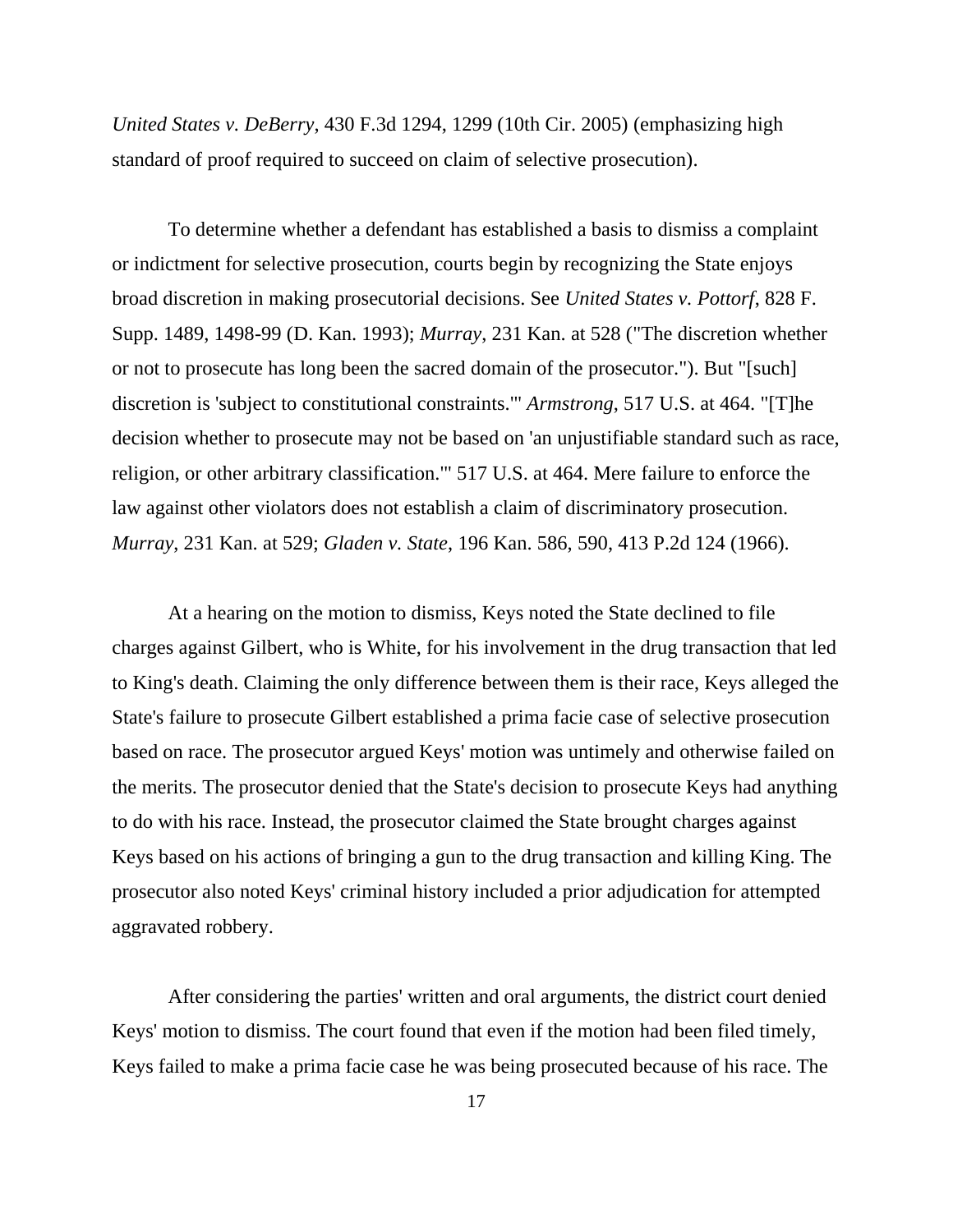court adopted the State's argument, noting that Keys, not Gilbert, had brought a gun to the drug transaction and that Keys' criminal history was more significant and included a prior attempted aggravated robbery adjudication.

While the parties do not address the timeliness issue, we note Keys' motion was, indeed, untimely filed. K.S.A. 2020 Supp. 22-3208(4) provides that a motion to dismiss must be made "within 21 days after the plea is entered." But the State does not challenge the timeliness of Keys' motion, so we may consider this issue waived. See *State v. Arnett*, 307 Kan. 648, 650, 413 P.3d 787 (2018) (an issue not briefed is deemed waived or abandoned).

Turning to the substance of Keys' argument, he challenges the district court's finding that he did not present a prima facie case of selective prosecution. As support for his claim, Keys alleges Gilbert equally was implicated under the State's theory of felony murder pursued in the second superseding indictment yet was treated "dramatic[ally]" different than Keys. Keys characterizes the State's case against him as weak, noting it took multiple indictments and two trials to obtain convictions. Keys claims that although he was just a willing participant in a drug deal and the victim of an attempted robbery, the State went to great lengths to pursue "a scorched earth campaign of maximalist prosecution," while declining his offers to plead guilty to second-degree murder and opposing his motion for concurrent sentencing. In contrast, the State sought no punishment for Gilbert—who, according to Keys, instigated the events leading to King's death by soliciting Keys as a customer. Given Gilbert's participation in the drug transaction, Keys claims the State could have charged Gilbert with felony murder as an aider and abettor or charged him with various drug crimes. Speaking to their differences in criminal history, Keys argues Gilbert cannot accumulate criminal history if he is never prosecuted for any crimes.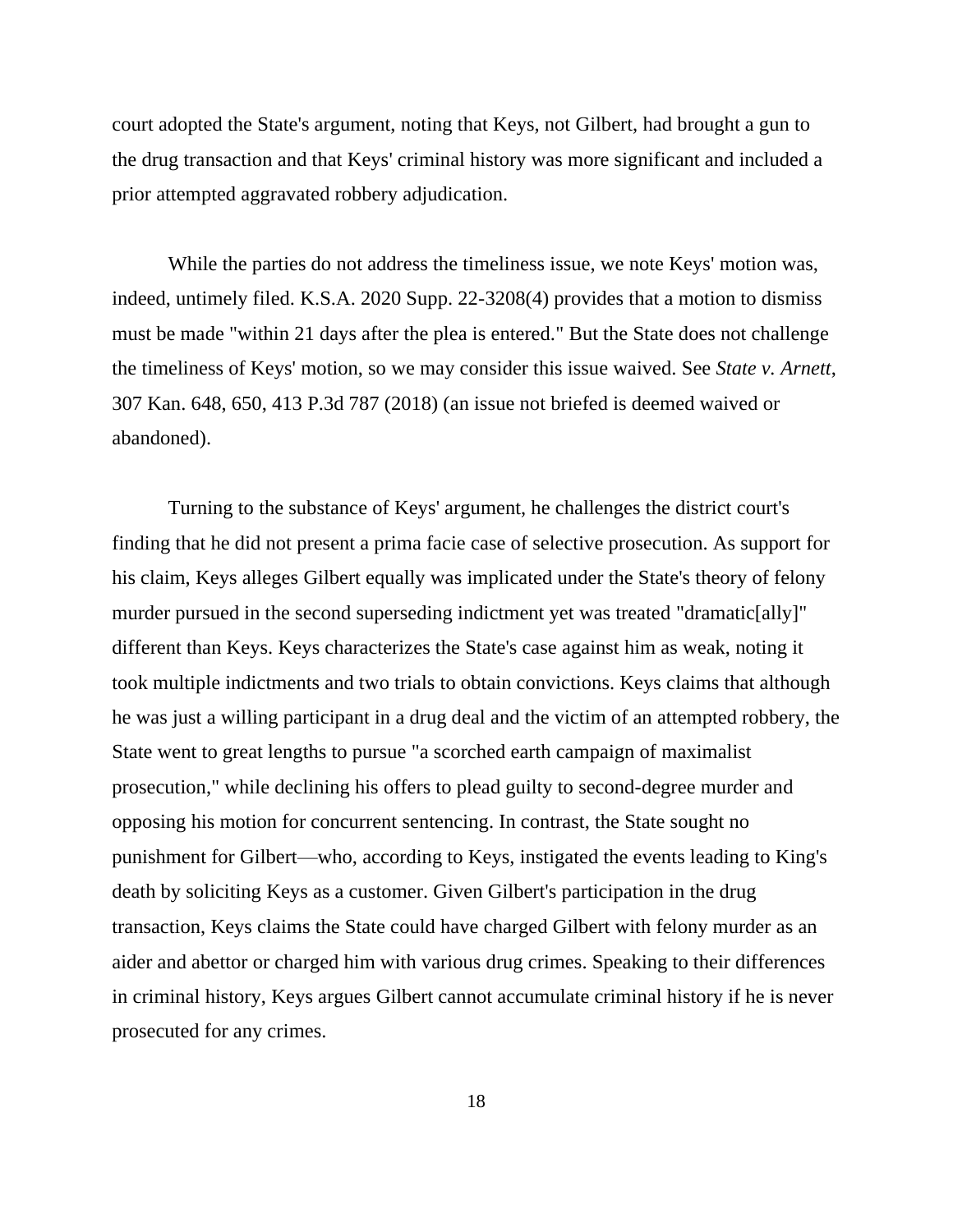Keys' selective prosecution claim is unsupported by the record. As discussed, to succeed on this claim, Keys was required to establish (1) the State generally does not prosecute other similarly situated persons for conduct similar to that for which he is being prosecuted and (2) he "has been intentionally and purposefully singled out for prosecution on the basis of arbitrary or invidious criteria." See *Gant*, 288 Kan. at 85.

Keys has failed to establish that others similarly situated have not been prosecuted for similar conduct. Although the State did not prosecute Gilbert for any crimes, he was hardly similarly situated to Keys. Gilbert admittedly agreed to sell marijuana to Keys, but it was Keys, not Gilbert, who brought a gun to the meeting and shot King. And Keys had a criminal history that included a prior attempted aggravated robbery adjudication which prevented him from legally possessing the gun he ultimately used to kill King. Gilbert's criminal history is not included in the record, but Keys makes no argument on appeal that it was comparable to his. These are additional factors the State may consider in deciding whether to prosecute.

Nor is there any evidence to suggest the State singled Keys out based on some arbitrary or invidious criteria. "By invidious, we generally mean that the State has discriminated based on some improper characteristic, such as race, religion, national origin, or sex. . . . As for arbitrariness, 'a prosecutor's enforcement classification is "arbitrary" only if "people have been classified according to criteria which are clearly irrelevant to law enforcement purposes."' [Citations omitted.]" *Robinson*, 55 Kan. App. 2d at 469. Keys' speculative and conclusory assertion that the State chose to prosecute him based on his race ignores the fact that Keys was solely responsible for killing King. That the State chose to prosecute Keys, and not Gilbert, was neither arbitrary nor invidious.

19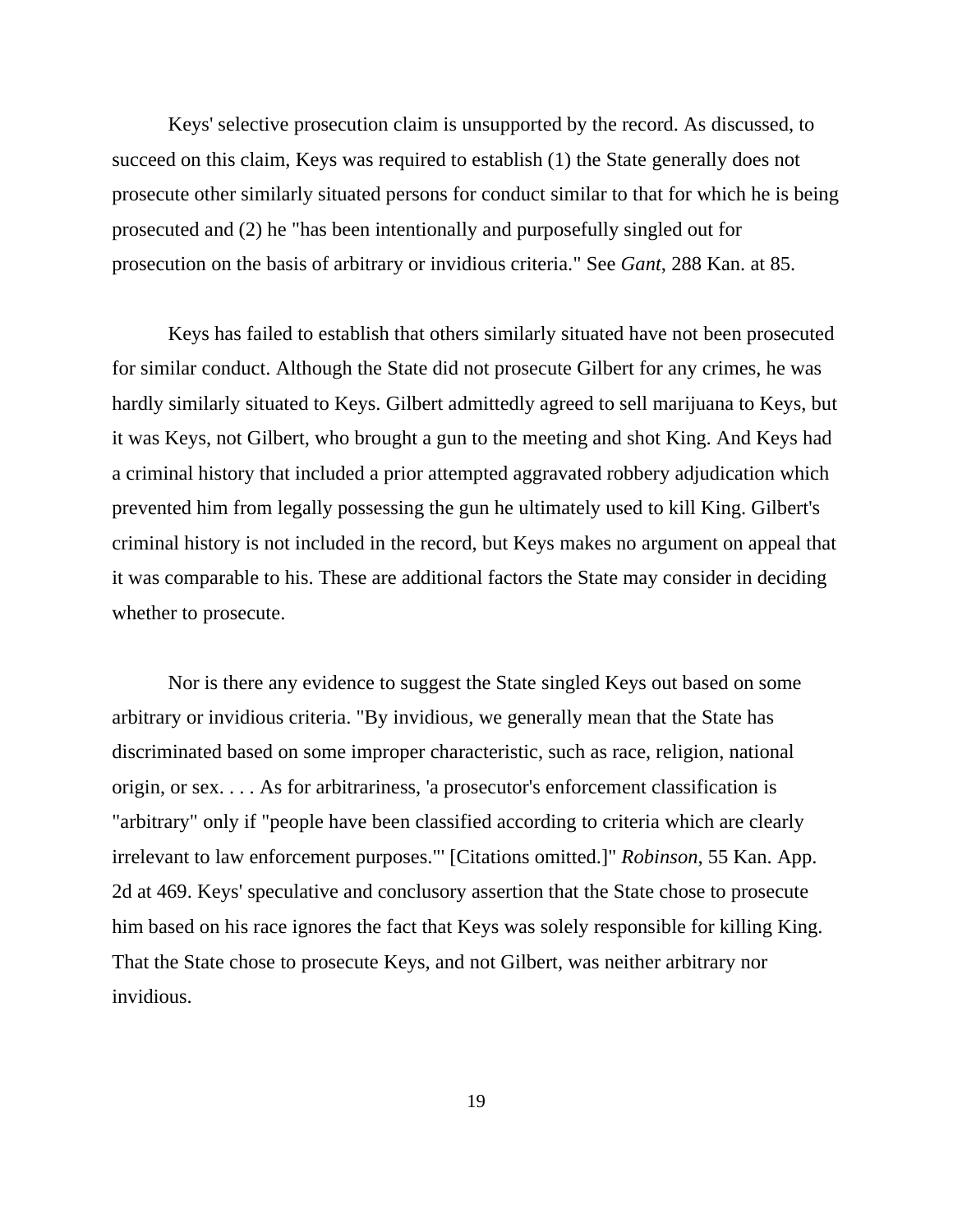Keys alternatively recommends we adopt a new burden-shifting test to evaluate selective prosecution claims. He proposes a test requiring the State to overcome proof of a prima facie case of selective prosecution by presenting good cause for its prosecutorial decisions and showing its actions were not substantially motivated by a discriminatory intent. Keys suggests such a test is proper under the Kansas Constitution and is necessary to remedy the disparities in the criminal justice system given our country's history of disproportionately policing and incarcerating minorities. But we decline Keys' invitation to adopt a new test for selective prosecution claims. The current test, requiring a credible threshold showing of disparate treatment of similarly situated persons, "adequately balances the Government's interest in vigorous prosecution and the defendant's interest in avoiding selective prosecution." *Armstrong*, 517 U.S. at 470.

In sum, Keys and Gilbert were not similarly situated under these facts and the district court did not err in denying Keys' motion to dismiss.

#### 3. *Unavailability of witness to testify at trial*

Next, Keys challenges the district court's decision to admit into evidence the deposition testimony of Dr. Charles Glenn after finding he was unavailable to testify at trial. Keys raises two arguments: First, he objects to the district court's finding of unavailability under K.S.A. 60-459(g). Second, he claims Dr. Glenn's absence at trial violated his right to confrontation under the United States and Kansas Constitutions. In response, the State argues Dr. Glenn was unavailable and that his deposition testimony was properly admitted at trial. The State objects to our consideration of the constitutional issue because Keys did not object on this basis below. Alternatively, the State contends Keys' constitutional argument otherwise fails on the merits.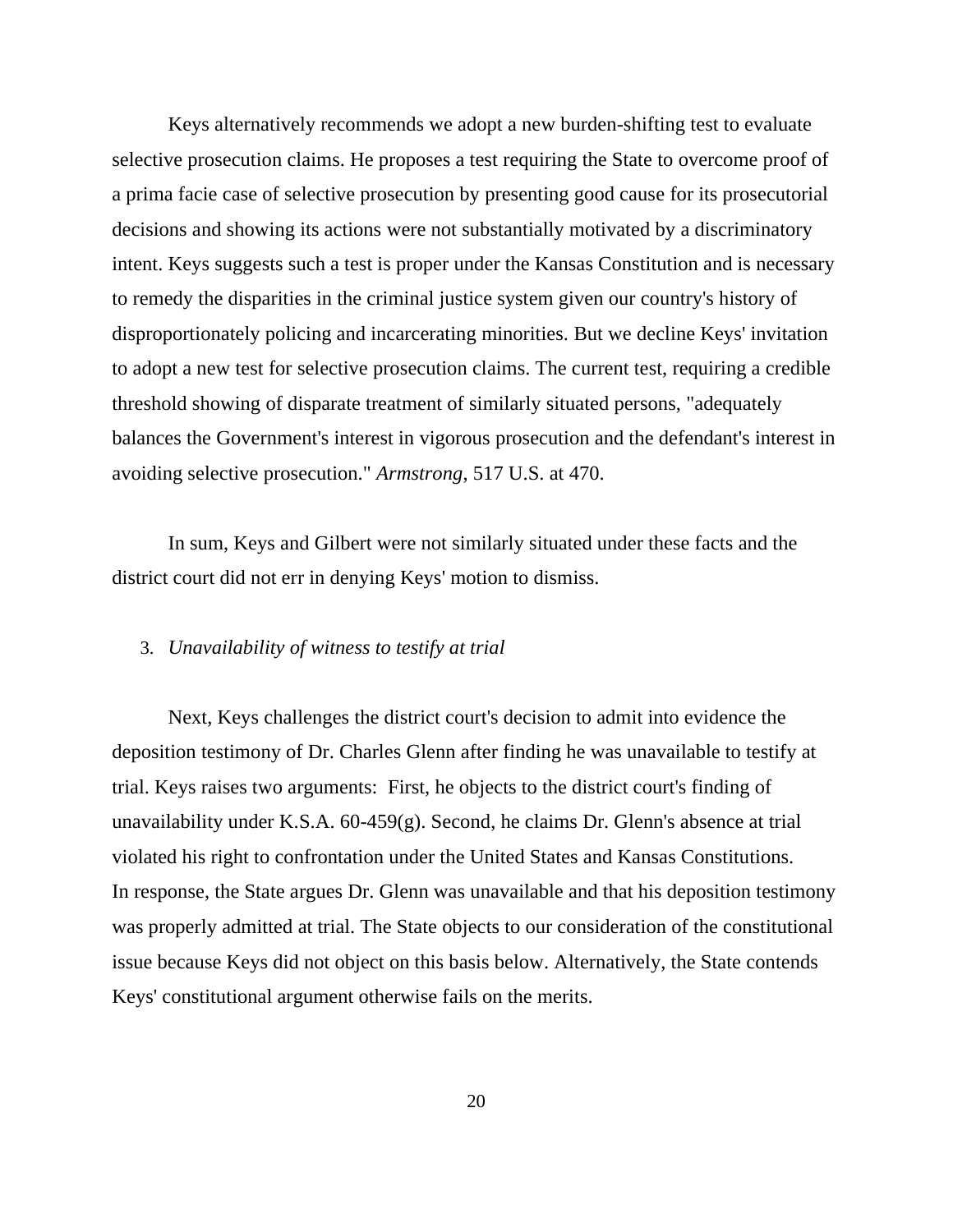The following additional facts are relevant to this issue. Dr. Glenn, the Shawnee County coroner who performed King's autopsy, testified at Keys' first trial. Before the second trial, the State moved to depose Dr. Glenn under K.S.A. 22-3211(4), alleging he was an essential witness because his testimony was necessary to establish the cause and manner of King's death. The State alternatively moved to introduce Dr. Glenn's testimony from the first trial. The State advised Dr. Glenn likely would be unavailable to testify at Keys' trial because he was relocating to New Zealand the week before the trial was scheduled to begin. Given Dr. Glenn's unavailability, the State requested admission of Dr. Glenn's testimony from the first trial if he could not be deposed before leaving the country.

Keys objected to both procedures, arguing he would be prejudiced if Dr. Glenn did not appear in person at trial. Keys claimed Dr. Glenn's testimony was essential to the defense; specifically, his testimony relating to the close range from which Keys fired the gun. Keys proposed rescheduling the trial date to occur before Dr. Glenn left for New Zealand.

Noting its full calendar before the scheduled trial date, the district court advised it would be impossible to reschedule. The court then found Dr. Glenn was an essential witness under K.S.A. 22-3211(4) and authorized the State to conduct a videotaped deposition in Keys' presence.

Dr. Glenn's deposition took place on November 5, 2018. On the third day of trial, November 28, 2018, the State filed a motion requesting the district court to find Dr. Glenn was unavailable to testify and to admit the video and transcript of his deposition testimony. In support of its efforts to secure Dr. Glenn's testimony, the State presented the following testimony from Theresa Peters, the lead investigator for the Shawnee County District Attorney's Office. On September 28, 2018, the district attorney's office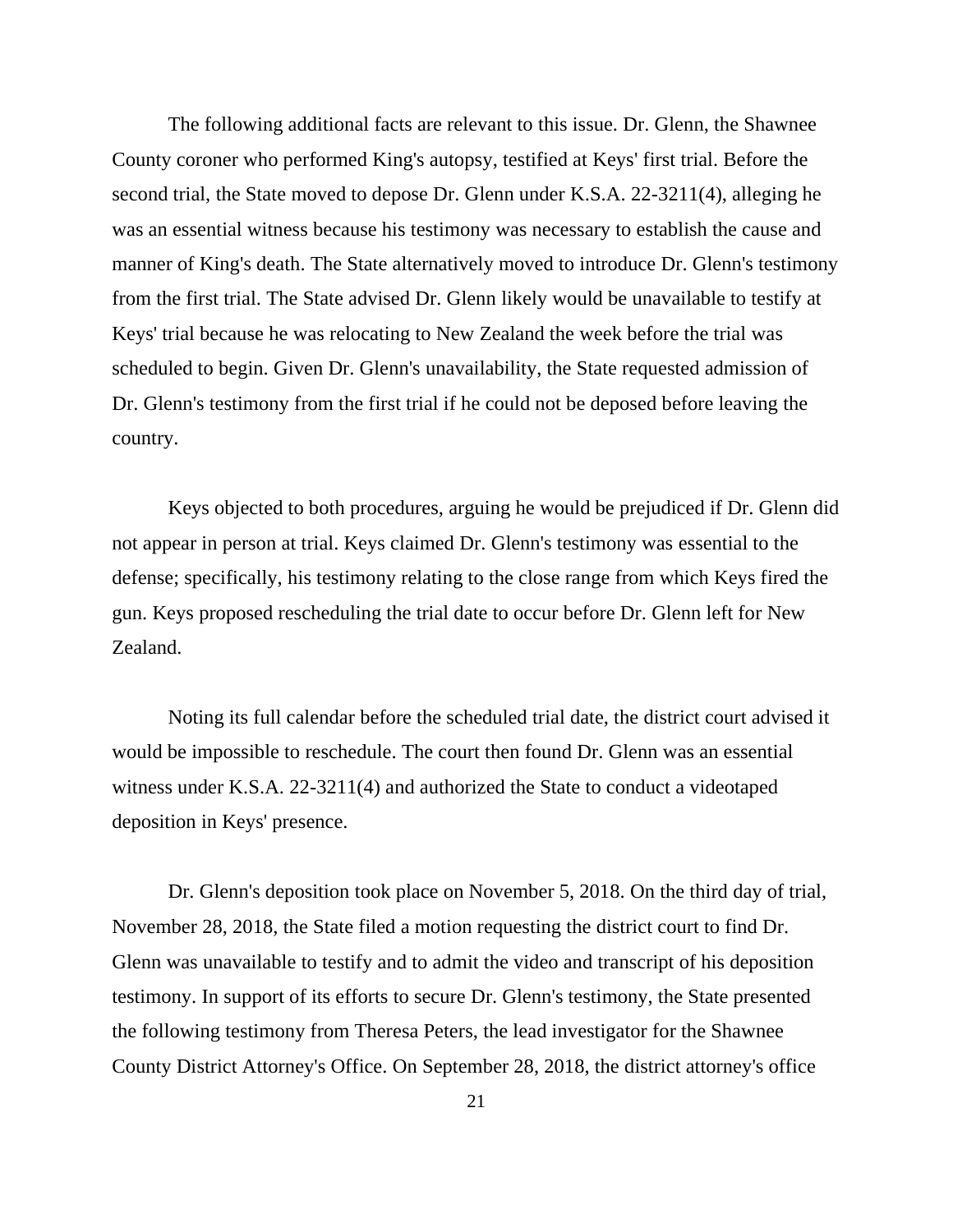issued a subpoena for Dr. Glenn to appear at Keys' trial. Dr. Glenn acknowledged receipt of the subpoena. At the November 5th deposition, Dr. Glenn advised November 15 was his last day as the Shawnee County Coroner, and he was leaving for New Zealand on November 24 to start a new job there. Dr. Glenn, in his capacity as coroner, was a witness in several other Shawnee County homicide cases and had often been deposed because he was unable to attend every trial. Dr. Glenn advised he would be willing to return to the United States, at the State's expense, for any trials for which he was a witness. But Dr. Glenn said he would be unable to return for Keys' trial because he was scheduled to start his new job as a coroner in New Zealand the week of November 26, 2018, when Keys' trial was set to begin. On November 27, the day after Keys' trial had started, Peters emailed Dr. Glenn to advise the trial was underway and asked if he could testify in person. Dr. Glenn responded he was in New Zealand and would be unable to do so. Besides this email, Peters also spoke personally with Dr. Glenn regarding his inability to attend the trial.

On cross-examination, defense counsel elicited testimony from Peters that Dr. Glenn had agreed to testify remotely through telecommunication, but Peters advised the district attorney's office did not have the equipment necessary for remote testimony. Peters agreed this equipment existed but said she had not personally investigated whether remote testimony would be a possibility for any trials. Peters testified on redirect that the State intended to have Dr. Glenn testify remotely in the future, but it had not yet been able to locate someone in New Zealand who could administer an oath.

Given the State's reasonable efforts to procure Dr. Glenn's attendance at trial, as well as its inability to conduct remote testimony, the prosecutor argued Dr. Glenn should be declared unavailable under K.S.A 60-459(g)(4). In response, defense counsel challenged the State's assertion that Dr. Glenn was truly unavailable. Counsel claimed Dr. Glenn did not directly state he could not return for the trial and noted the State had made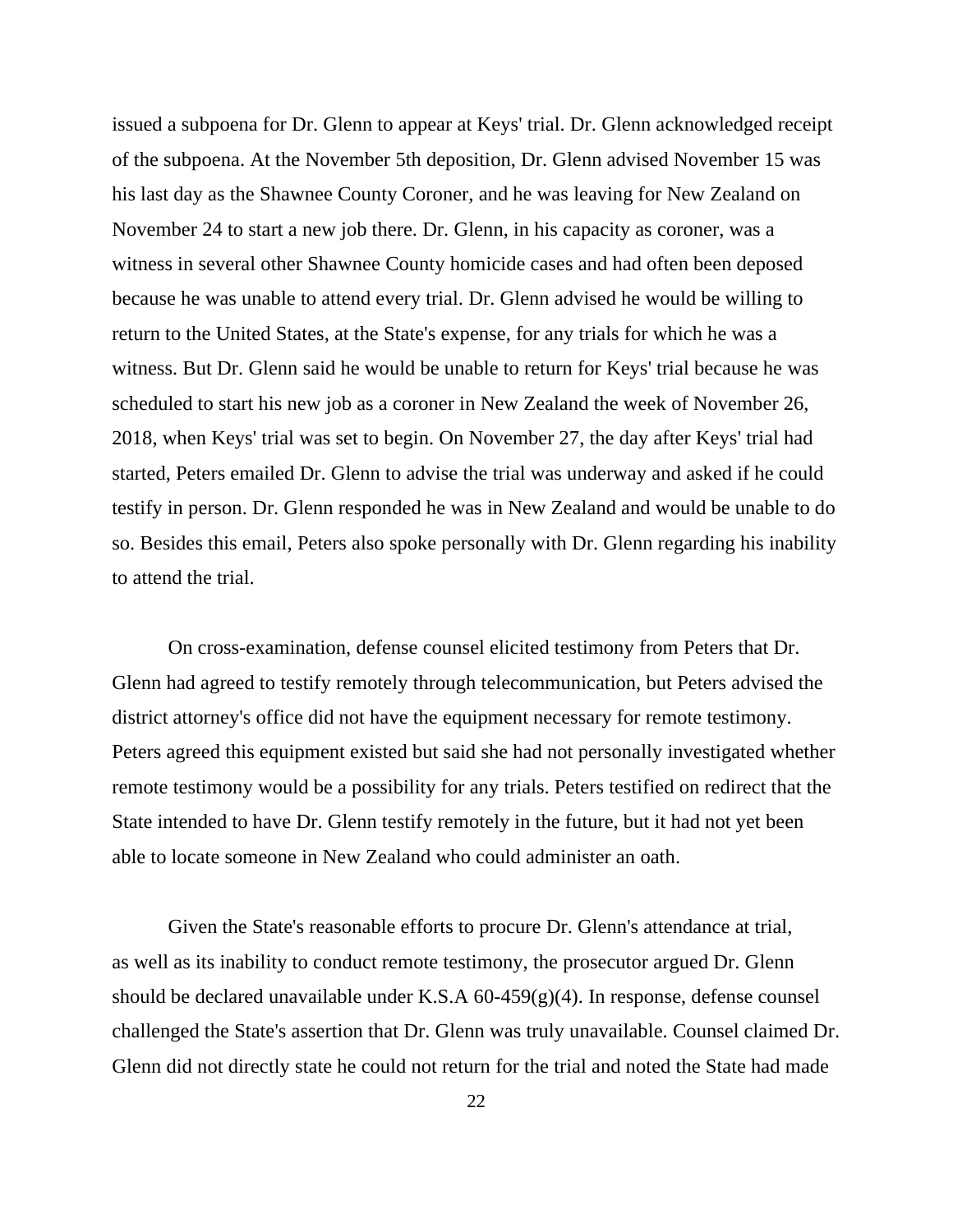no effort to secure his remote testimony. After considering the evidence and argument from counsel, the district court found Dr. Glenn was unavailable and admitted his deposition testimony video and transcript into evidence. The judge reasoned,

"[Dr. Glenn] is not here. Other arrangements were made to obtain his testimony through the deposition. He certainly is not here.

"With regard to the—I'm not saying it can't be done and hasn't been done, but I've certainly not had a trial where an individual has testified through telecommunication. Everybody talks about Skype and there's times, Skype is a nightmare and sometimes Skype is wonderful. I don't know what the availability or connectivity would have been whether it be through Skype or some other telecommunications' issue."

## *K.S.A. 60-459(g)(4)*

A district court's determination that a witness is unavailable to testify will not be disturbed on appeal absent an abuse of discretion. *State v. Flournoy*, 272 Kan. 784, 799, 36 P.3d 273 (2001); *State v. Zamora*, 263 Kan. 340, 342, 949 P.2d 621 (1997). A judicial action constitutes an abuse of discretion if (1) it is arbitrary, fanciful, or unreasonable; (2) it is based on an error of law; or (3) it is based on an error of fact. *State v. Ingham*, 308 Kan. 1466, 1469, 430 P.3d 931 (2018). The party asserting the district court abused its discretion bears the burden of showing such abuse of discretion. *State v. Thomas*, 307 Kan. 733, 739, 415 P.3d 430 (2018).

K.S.A.  $60-459(g)(4)$  provides that an unavailable witness is "absent beyond the jurisdiction of the court to compel appearance by its process." Before admitting a deposition into evidence at trial, a court must make a finding that the witness is unavailable for any one of four reasons identified in K.S.A. 22-3211(8). Relevant here, a witness' deposition may be used at trial if (1) the witness is out of the state and his or her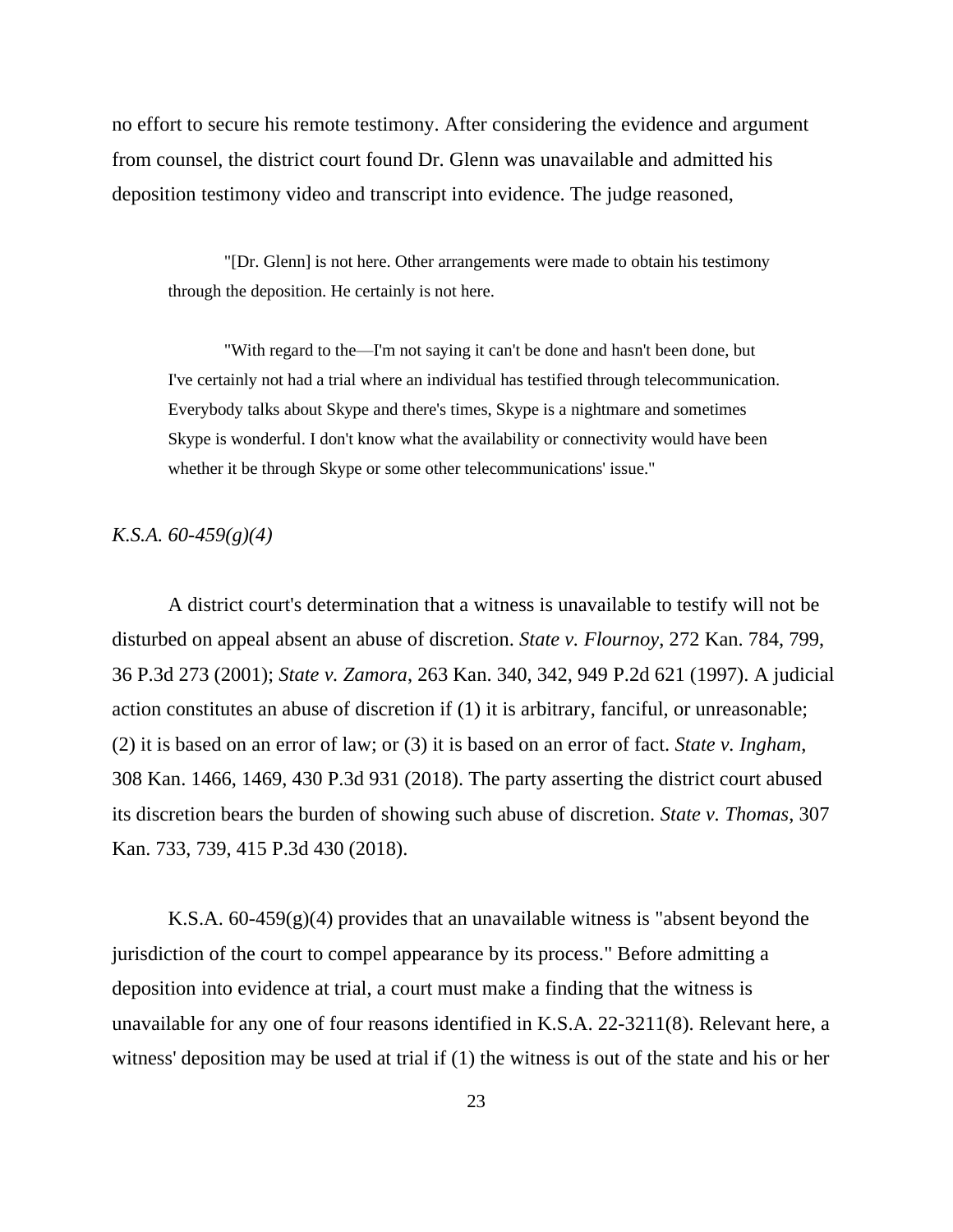appearance cannot be obtained, unless the offering party procured the witness' absence; or (2) the offering party is unable to procure the attendance of the witness by subpoena or other process. K.S.A. 22-3211(8)(b), (8)(d); see K.S.A. 2020 Supp. 60-460(c)(1) (hearsay exception allowing introduction at trial of an unavailable witness' deposition testimony taken in compliance with K.S.A. 22-3211).

To establish a witness' unavailability under K.S.A. 60-459, the State must show it acted in good faith and made a diligent effort to find the witness and serve that witness with a subpoena or otherwise secure the witness' attendance at trial. See *State v. Plunkett*, 261 Kan. 1024, 1034, 934 P.2d 113 (1997). "The question of good faith effort turns on the totality of the facts and circumstances of the case." *Flournoy*, 272 Kan. at 800.

Keys argues the State failed to establish Dr. Glenn was truly unavailable. He claims the State failed to act with due diligence to secure Dr. Glenn's live testimony and instead simply accepted he would not be present. Keys contends that issues relating to the State's ignorance of the logistics involved with remote testimony or its inability to find someone to administer the oath in New Zealand are irrelevant to whether Dr. Glenn was unavailable.

The United States Supreme Court has found that a witness who resides in a foreign country is necessarily unavailable. *Mancusi v. Stubbs*, 408 U.S. 204, 212, 92 S. Ct. 2308, 33 L. Ed. 2d 293 (1972) ("Upon discovering that [the witness] resided in a foreign nation, the [s]tate of Tennessee, so far as this record shows, was powerless to compel his attendance at the second trial, either through its own process or through established procedures depending on the voluntary assistance of another government."). Other jurisdictions have held the State does not meet its burden of proving reasonable efforts to produce a witness for trial merely by establishing the witness resides outside the United States and outside the state's subpoena powers. Rather, the State must try to determine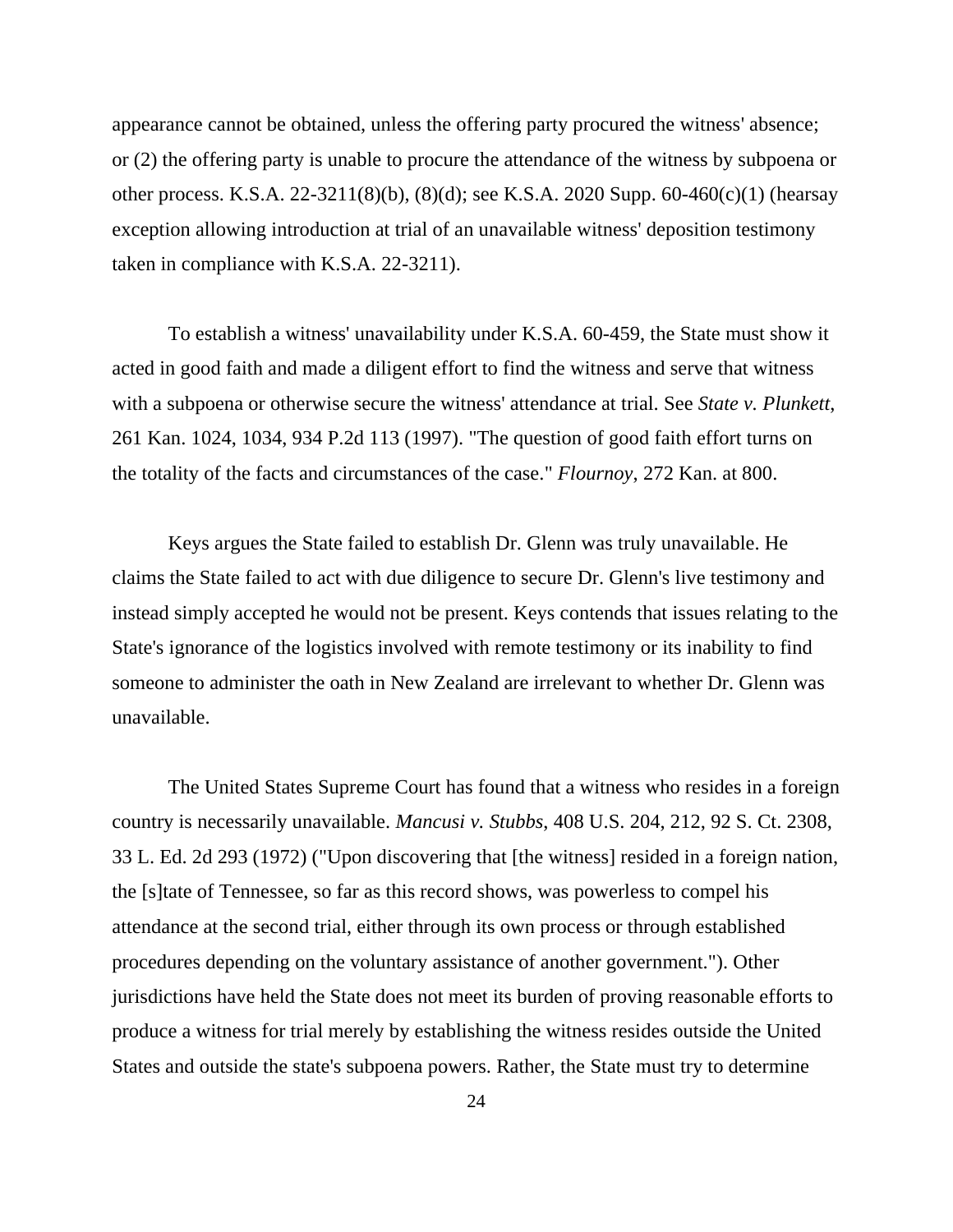whether the witness might voluntarily return to the jurisdiction for trial. See *Commonwealth v. Hunt*, 38 Mass. App. Ct. 291, 295, 647 N.E.2d 433 (1995) (relying on *Mancusi* for proposition that "[w]hen a witness is outside of the borders of the United States and declines to honor a request to appear as a witness, the unavailability of that witness has been conceded because a [s]tate of the United States has no authority to compel a resident of a foreign country to attend a trial here"); *cf. State v. Hassapelis*, 620 A.2d 288, 289, 292-93 (Me. 1993) (finding efforts insufficient to establish unavailability where State did not ask Canadian witness if he was available to attend trial, did not serve him with a subpoena, and presented no evidence showing the witness was unavailable).

The record reflects the State subpoenaed Dr. Glenn on September 28, 2018. At the deposition on November 5, Dr. Glenn advised he could not attend Keys' trial scheduled for the week of November 26 because he could not miss the first day of the first week of his new job in New Zealand. Peters testified she kept in contact with Dr. Glenn after he moved and emailed him on November 27 to find out if he could return to the United States for Keys' trial. Dr. Glenn responded he was in New Zealand and would be unable to do so.

Keys provides no persuasive authority to show that reasonable and good-faith efforts under these circumstances necessarily required the State to take any additional steps beyond those it pursued. Although the State did not try to secure Dr. Glenn's remote testimony, the State need not exhaust all possible means to satisfy its burden of establishing a witness' unavailability. See *State v. Alderice*, 221 Kan. 684, 686-87, 561 P.2d 845 (1977) (measure of State's effort is one of reasonable diligence). At the time of Keys' trial, use of remote testimony was uncommon; the district court noted it had never taken place there.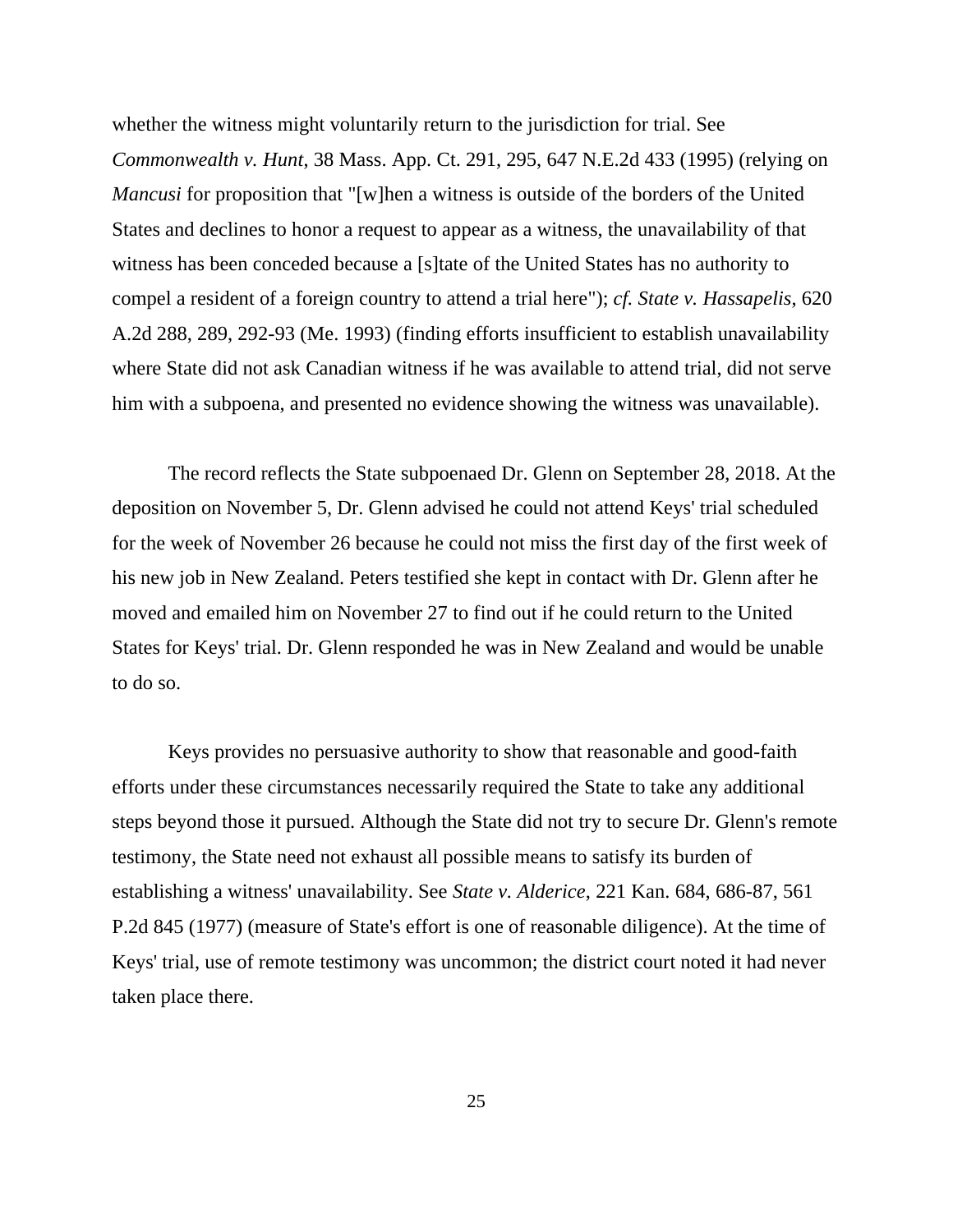Under the totality of the circumstances present here, the State made sufficient efforts—including issuing a subpoena and asking whether he would return voluntarily at the State's expense—to establish Dr. Glenn's unavailability under K.S.A.  $60-459(g)(4)$ . The district court did not abuse its discretion in finding these efforts permitted the use of Dr. Glenn's deposition testimony in place of his appearance as a live witness at Keys' trial.

## *Constitutional confrontation rights*

As part of his challenge to the district court's finding of unavailability, Keys argues the admission of Dr. Glenn's deposition testimony at trial violated his right to confront witnesses under the Sixth Amendment to the United States Constitution and § 10 of the Kansas Constitution Bill of Rights.

The State correctly points out Keys did not frame his objection to the admission of Dr. Glenn's testimony as a constitutional confrontation issue. In opposition to the State's motions to either depose Dr. Glenn or introduce his testimony from the first trial, Keys argued he would be prejudiced if Dr. Glenn did not appear in front of the jury because his testimony was essential to the defense. And at trial, Keys argued only that the State had failed to establish that Dr. Glenn was unavailable under K.S.A.  $60-459(g)(4)$ . Keys did not object when the video of Dr. Glenn's deposition testimony was played for the jury.

K.S.A. 60-404 generally precludes an appellate court from reviewing an evidentiary challenge absent a timely and specific objection made on the record. *State v. King*, 288 Kan. 333, 341-42, 204 P.3d 585 (2009) (explaining purpose behind contemporaneous-objection rule of K.S.A. 60-404); see *State v. Kelly*, 298 Kan. 965, 971, 318 P.3d 987 (2014) (issues not raised before the trial court may not be raised on appeal). And a party may not object at trial to the admission of evidence on one ground and then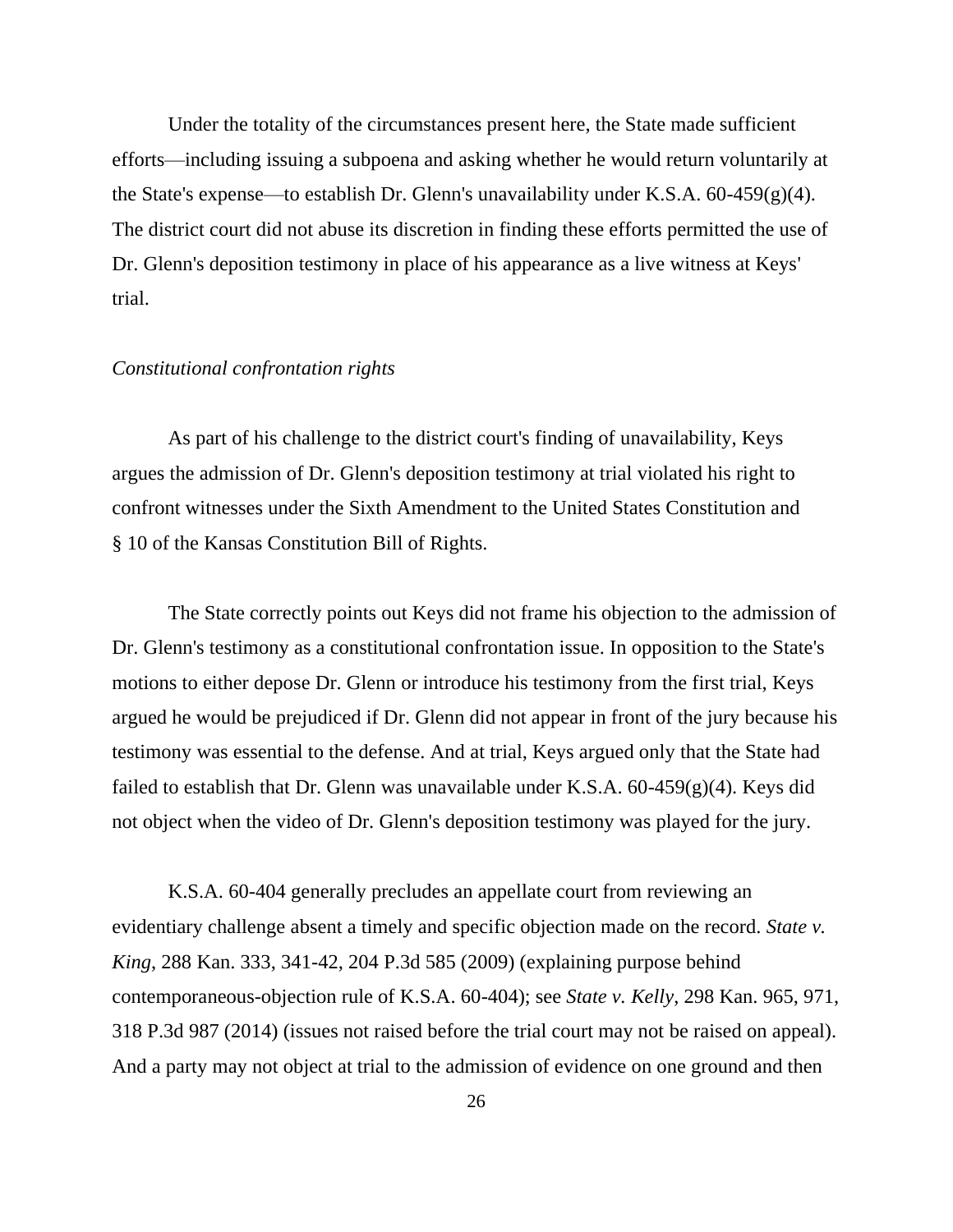on appeal argue a different ground. *State v. McCormick*, 305 Kan. 43, 47, 378 P.3d 543 (2016) (by only objecting based on relevance at trial, defendant waived claim the evidence was unduly prejudicial).

There are several exceptions to the general rule that a new legal theory may not be asserted for the first time on appeal. *Harris*, 311 Kan. 371, Syl. ¶ 1 (setting forth exceptions to the preservation rule an appellate court may invoke in its discretion). Notably, Keys did not argue in his initial brief that any exception existed to permit his challenge to be addressed for the first time on appeal. Although he did make the argument in his reply brief, an appellant may not raise new legal issues in a reply brief. *State v. McCullough*, 293 Kan. 970, 984, 270 P.3d 1142 (2012). Thus, the confrontation claim was not preserved for appeal. K.S.A. 60-404; *State v. Richmond*, 289 Kan. 419, 429, 212 P.3d 165 (2009) ("[*State v. King*, 288 Kan. 333, 204 P.3d 585 (2009)] affirmed this court's prior treatment of failures to object to evidence under K.S.A. 60-404, even where constitutional rights were at stake. See, e.g., *State v. Mays*, 277 Kan. 359, 384-85, 85 P.3d 1208 [2004] [defendant's failure to timely object to alleged hearsay statements precludes defendant from raising issue on appeal, even where alleging violation of Confrontation Clause of Sixth Amendment to United States Constitution].")

## 4. *Jury instruction on self-defense*

Keys argues the district court committed reversible error in refusing to instruct the jury on self-defense. He claims the court's failure to do so violated several of his constitutional rights, including his right to present a defense. Keys also suggests that when a self-defense instruction is given, a defendant is entitled to jury instructions on imperfect self-defense voluntary manslaughter and imperfect self-defense involuntary manslaughter.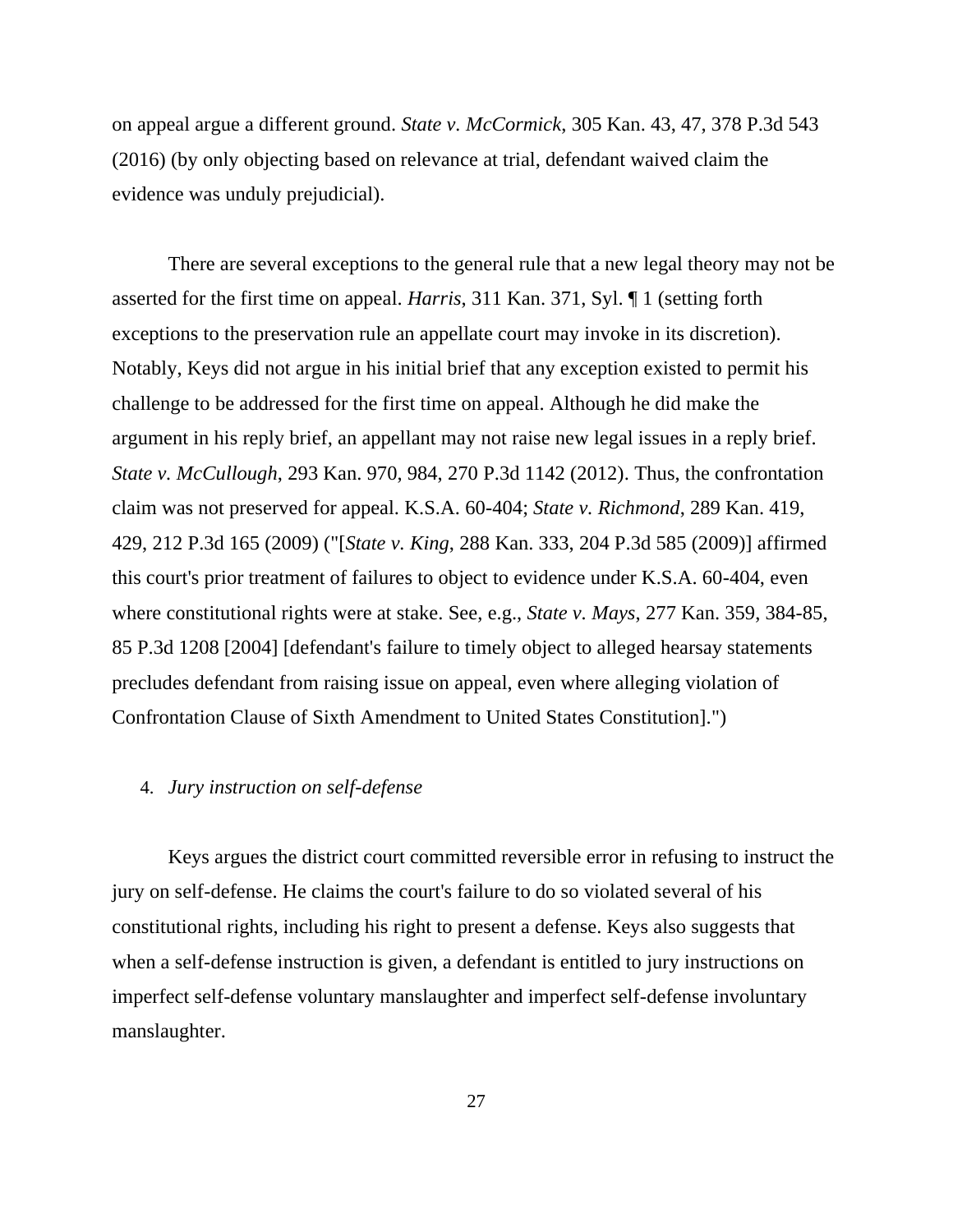## *Standard of review*

We review allegations of jury instruction error under a three-step process: (1) whether we can or should review the issue, that is, whether there is a lack of appellate jurisdiction or whether there was a failure to preserve the issue; (2) whether an error occurred; and (3) whether any error found requires reversal. *State v. McLinn*, 307 Kan. 307, 317, 409 P.3d 1 (2018).

The first and third step are interrelated: the standard of review for reversibility at the third step depends on whether a party has preserved the jury instruction challenge in the first step. 307 Kan. at 317; see K.S.A. 2020 Supp. 22-3414(3) ("No party may assign as error the giving or failure to give an instruction . . . unless the party objects thereto before the jury retires to consider its verdict . . . unless the instruction or the failure to give an instruction is clearly erroneous."). At the second step, we consider whether the instruction was legally and factually appropriate. 307 Kan. at 318. Appellate courts use unlimited review to determine whether an instruction was legally appropriate. *State v. Gray*, 311 Kan. 164, 173, 459 P.3d 165 (2020). To be factually appropriate, there must be sufficient evidence, viewed in the light most favorable to the defendant or the requesting party, to support the instruction. *State v. Williams*, 303 Kan. 585, 598-99, 363 P.3d 1101 (2016).

Under the first step, Keys requested a self-defense instruction, thus preserving this issue for appellate review.

Moving on to the second step of the analysis, we must determine whether the instruction was legally and factually appropriate. See *McLinn*, 307 Kan. at 318. We first discuss the legal propriety of an instruction because if the instruction is not legally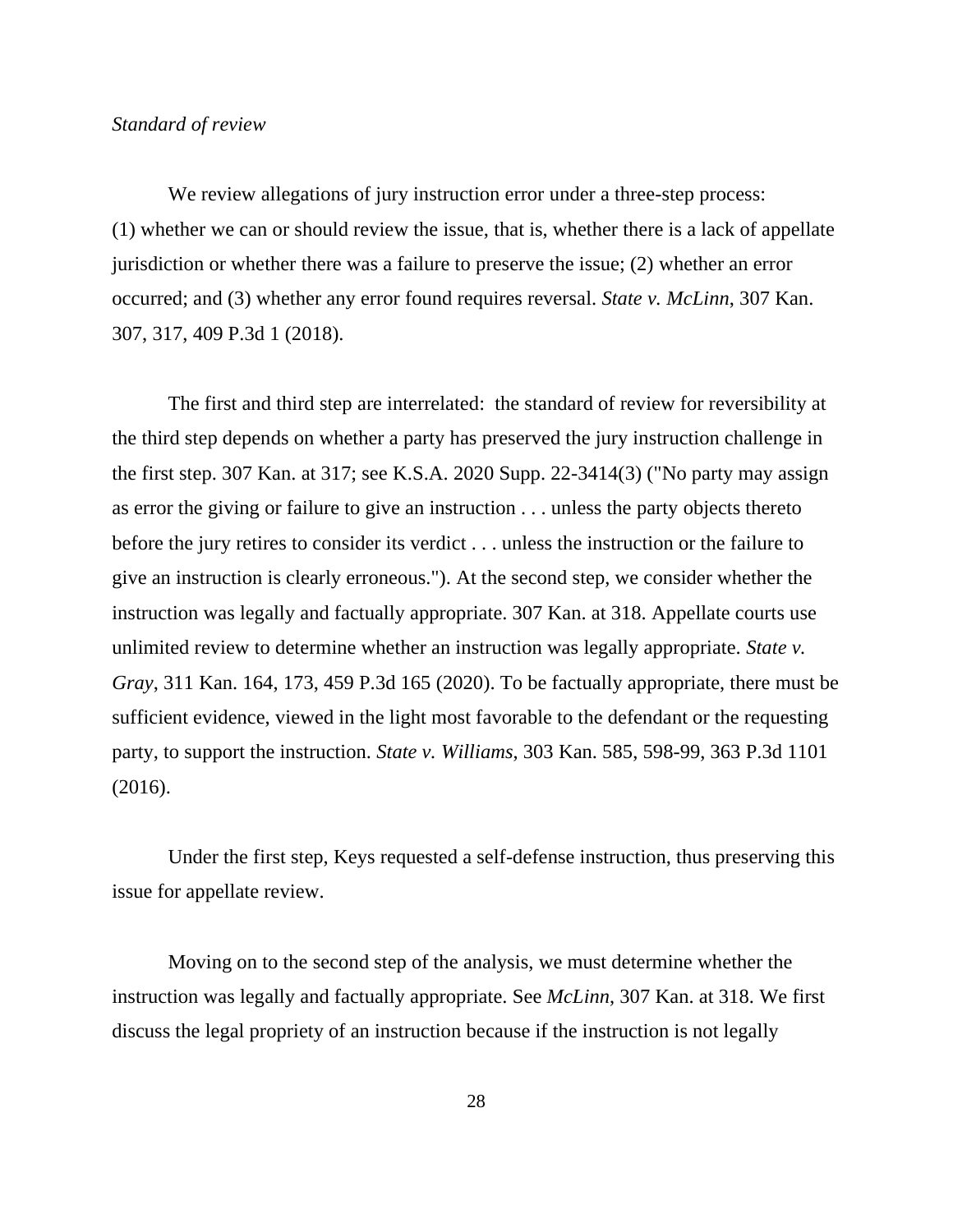appropriate, "there is no error in failing to give it and the analysis ends." *State v. Roberts*, 314 Kan. 835, 847, 503 P.3d 227 (2022).

At trial, the State argued a self-defense instruction was not legally appropriate under K.S.A. 2020 Supp. 21-5226(a), which states "[self-defense] is not available to a person who is attempting to commit, committing or escaping from the commission of a forcible felony." The State claimed Keys was not entitled to a self-defense instruction because he was charged with the forcible felony of aggravated robbery and had admitted he was committing a drug felony when he shot King. Defense counsel countered Keys had a right to argue he was defending himself when he shot King because he thought King was coming at him. The prosecutor said that if defense counsel made this argument, he would respond by informing the jury that self-defense was not a legal defense in this case. The district court agreed the parties could present this argument to the jury but declined to issue a self-defense instruction.

During closing argument, defense counsel argued Keys shot King because King lunged at him, noting Dr. Glenn's testimony suggesting King was shot at close range. In rebuttal, the prosecutor noted the jury had not been instructed on self-defense, so it would be unable to find Keys not guilty on that basis.

To determine whether a self-defense instruction was legally appropriate, we look to the applicable law on self-defense. As we clarified in *State v. Milo*, 315 Kan. \_\_\_, Syl. ¶ 1, \_\_\_ P.3d \_\_\_ (2022), a self-defense instruction is never legally appropriate for a felony-murder charge. But a self-defense instruction may be appropriate to negate criminal liability for an underlying inherently dangerous felony.

For self-defense to apply, the felony at issue must contain "an element of force, inherently necessary to the commission of the underlying crime." *Milo*, 315 Kan. at \_\_\_,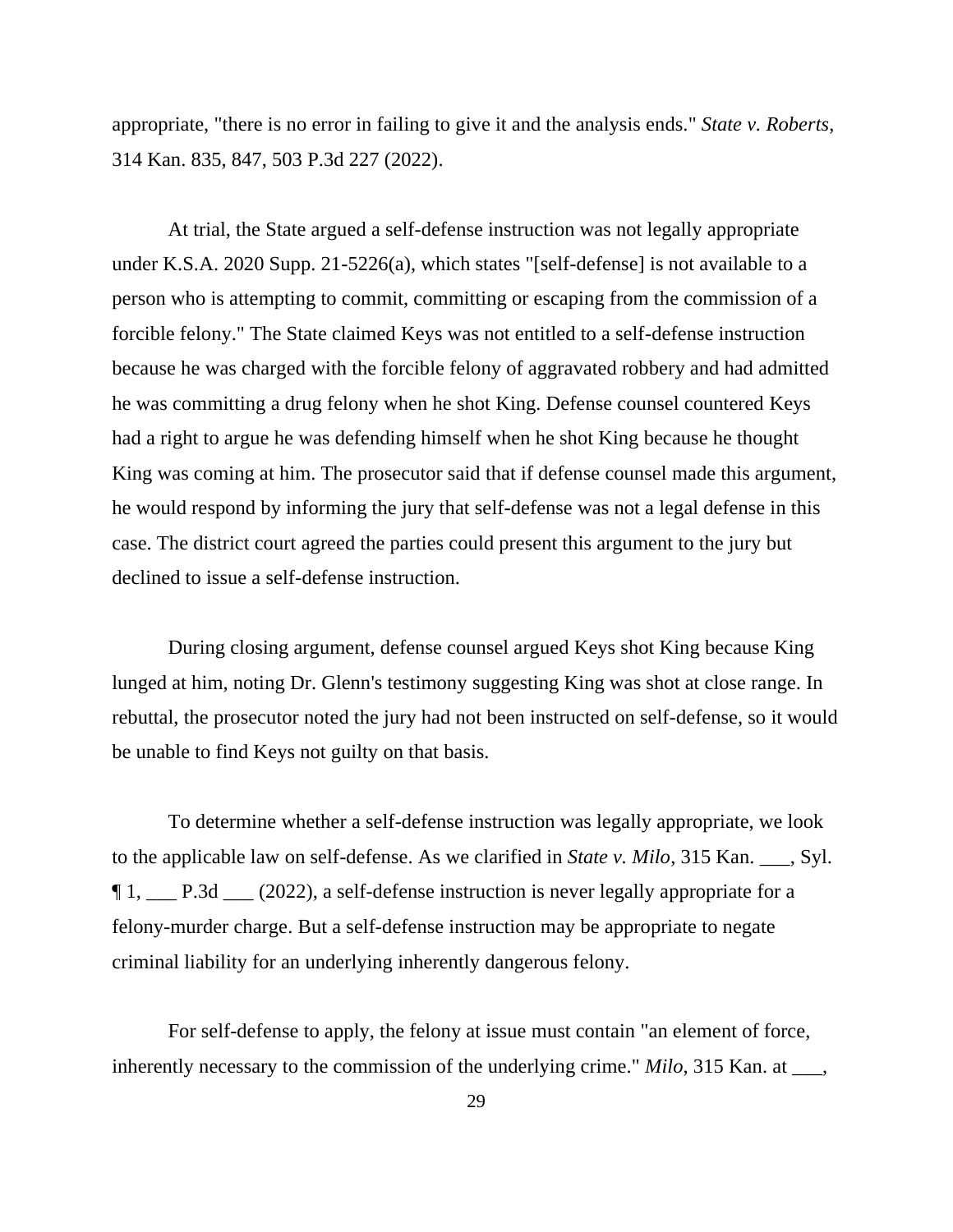slip op. at 12. A person's use of force against another is justified "when and to the extent it appears to such person and such person reasonably believes that such use of force is necessary to defend such person or a third person against such other's imminent use of unlawful force." K.S.A. 2020 Supp. 21-5222(a).

Self-defense is an affirmative defense the accused may use to justify actions that otherwise would constitute the charged crime. *State v. Haygood*, 308 Kan. 1387, 1406, 430 P.3d 11 (2018). "A defendant is entitled to an instruction on every affirmative defense that is supported by competent evidence. Competent evidence is that which could allow a rational fact finder to reasonably conclude that the defense applies." K.S.A. 2020 Supp. 21-5108(c).

Keys makes several arguments to support his claim that a self-defense instruction was legally appropriate here. He alleges drug crimes are not forcible felonies and the term forcible felony is ambiguous and unconstitutionally vague as applied in this case. But Keys' arguments necessarily fail based on our rationale in *Milo*, 315 Kan. at \_\_\_, slip op. at 11-13:

"We have allowed (or at least considered) self-defense instructions in certain felony murder cases when such an instruction was clearly not legally appropriate. This misstep arose out of a misplaced focus on whether the underlying inherently dangerous felony constituted a 'forcible felony.' This often occurred in 'drug deal gone bad' cases. See, e.g., *State v. Jacques*, 270 Kan. 173, 180-81, 14 P.3d 409 (2000) (cocaine possession was a forcible felony when the defendant stabbed the victim after being attacked, noting the 'aura of violence surrounding the possession of illegal drugs'); *State v. Ackward*, 281 Kan. 2, 24-26, 128 P.3d 382 (2006) (deeming possession of marijuana with intent to sell a forcible felony when two of the four people involved with a drug transaction were armed, and stating that '[t]he possession of or desire to possess illegal drugs often brews an atmosphere of violence with participants being susceptible to robbery and physical harm by others wanting their drugs or money').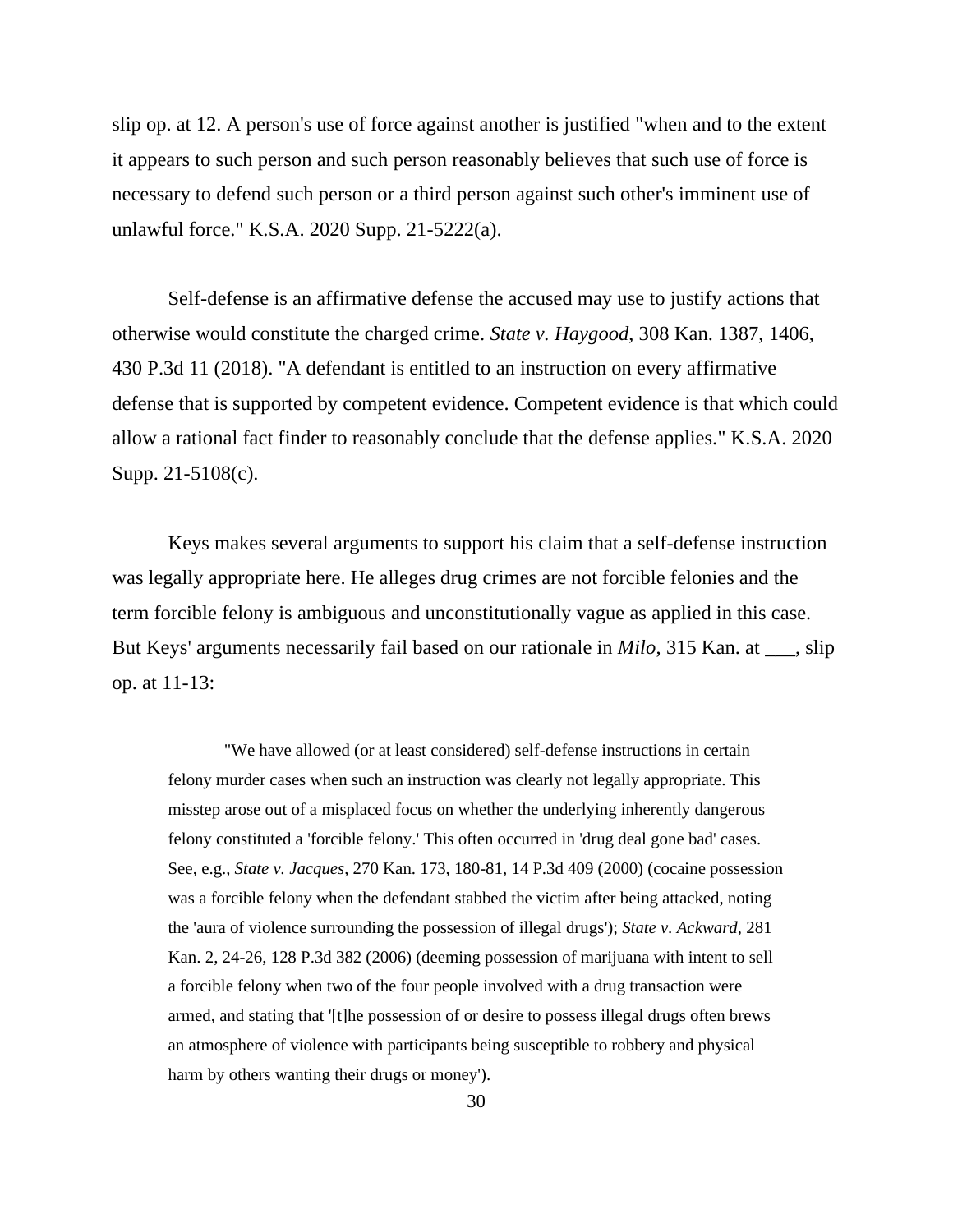"These decisions were analytically flawed, however, because they skipped a necessary step along the analytical path. We have clarified that self-defense in a felony murder case can *only* negate criminal liability for the underlying inherently dangerous felony as an *element* of felony murder (self-defense can never be a legal justification for the killing itself). Given this, a court presented with a self-defense claim in the context of felony murder must first examine the elements of the underlying inherently dangerous felony alleged by the state to determine whether any of those elements can be negated by a claim of self-defense. If the answer is no, then the self-defense instruction will not be legally appropriate.

"The key question to ask is whether there is an element of force, inherently necessary to the commission of the underlying crime, which could be justified by the defense of oneself or another. Stated another way, some crimes contain an element—the use of force—which may be negated by a proper claim of self-defense. One example is the inherently dangerous felony of criminal discharge of a firearm. K.S.A. 2020 Supp.  $21-5402(c)(1)(O)$ ; K.S.A. 2020 Supp. 21-6308(a). The elements of that crime include that the defendant discharged a firearm, and that it was directed either at a dwelling or a vehicle in which there was a human being present. K.S.A. 2020 Supp. 21-6308(a). If the act of shooting that constitutes the criminal discharge was done in an act of self-defense, then self-defense should be available to the defendant. See *State v. Alderson*, 260 Kan. 445, 922 P.2d 435 (1996) (defendant charged with felony murder based on the underlying felony of criminal discharge of a firearm at an occupied vehicle, but self-defense instruction given because defendant argued he fired in self-defense).

"On the other hand, many crimes do not require the use of force at all to satisfy all elements. With regard to these crimes, self-defense is legally inappropriate. When there is no use of force to be legally justified, self-defense is simply a non sequitur. Other crimes do have an element of force, but that use of force cannot legally be justified as a defense of oneself or another."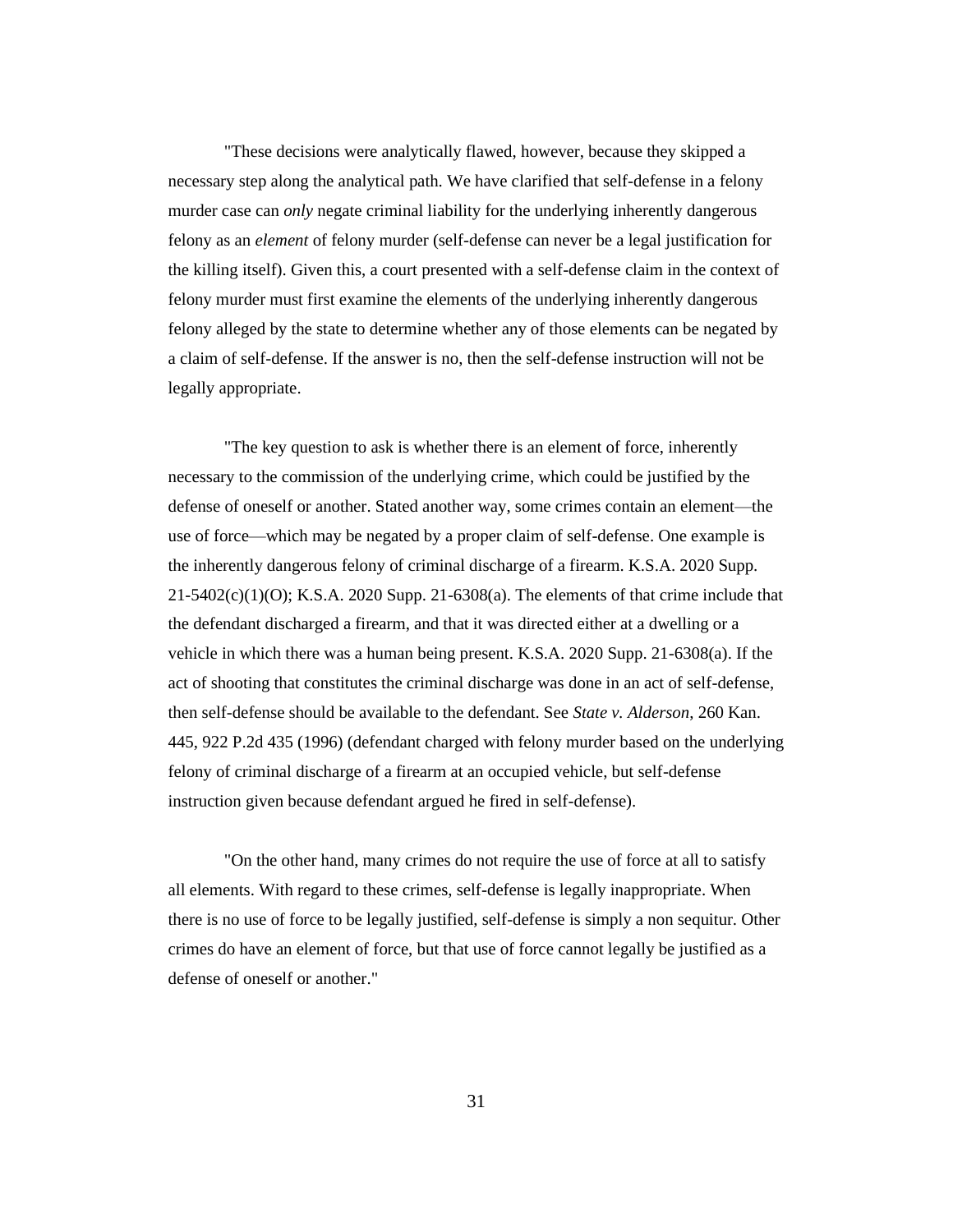Applying the analytical framework in *Milo*, we must determine whether any element of distribution or possession of a controlled substance with intent to distribute— K.S.A. 2020 Supp. 21-5705—can be negated by claiming self-defense. In *Milo*, 315 Kan. at \_\_\_, slip op. at 14, we explained the "distribution of marijuana, while statutorily categorized as inherently dangerous, does not include any element requiring the use of force." Because no statutory element of marijuana distribution or possession with intent to distribute requires the use of force, a self-defense instruction for felony distribution or possession of marijuana with intent to distribute is not legally appropriate.

We apply a related analysis to Keys' alternative underlying aggravated robbery conviction. K.S.A. 2020 Supp. 21-5420 provides: "Robbery is knowingly taking property from the person or presence of another by force or by threat of bodily harm to any person. [] Aggravated robbery is robbery, as defined in subsection (a), when committed by a person who[] [i]s armed with a dangerous weapon." Aggravated robbery includes an element of force, but that force cannot be justified by self-defense. *State v. Holley*, 315 Kan. \_\_\_, Syl. ¶ 3, \_\_\_ P.3d \_\_\_ (2022). Because the force element involved in aggravated robbery cannot be justified based on the defense of oneself or another, a self-defense instruction was not appropriate for the underlying aggravated robbery charge against Keys in this case.

Based on the analysis above, no legal self-defense justification exists for the crimes of distributing a controlled substance or aggravated robbery. Thus, Keys is not entitled to a self-defense instruction or to self-defense immunity. Because a self-defense instruction would not have been legally appropriate, we need not address factual appropriateness or reversibility. *Roberts*, 314 Kan. at 849. Keys' remaining arguments regarding imperfect self-defense voluntary manslaughter and imperfect self-defense involuntary manslaughter jury instructions presume a self-defense instruction was appropriate. Given our conclusion to the contrary, we need not address these arguments.